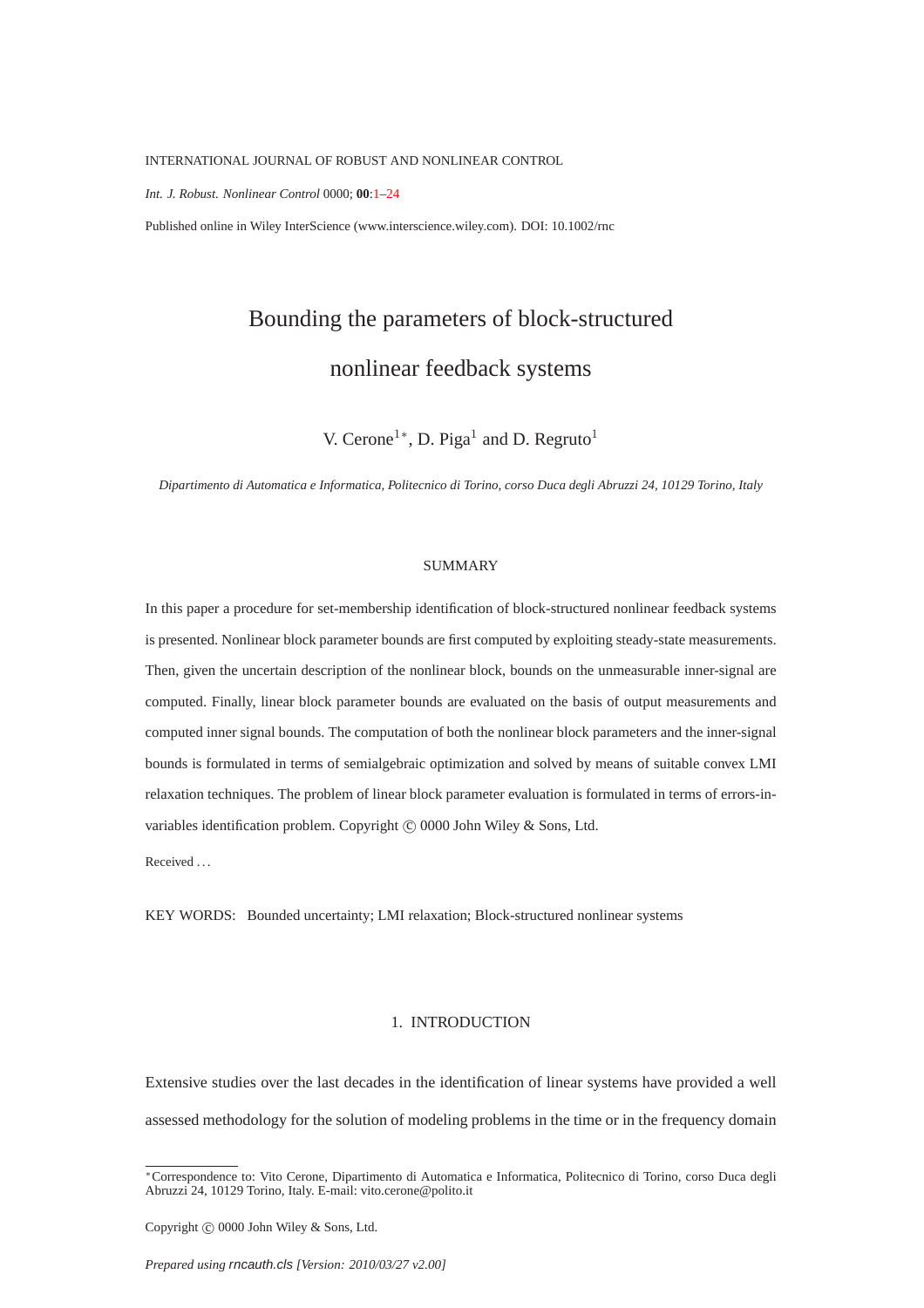through either recursive or batch scheme [\[1,](#page-22-0) [2\]](#page-22-1) which, unfortunately, might not be directly applied to most real-life problems that are intrinsically nonlinear. A good number of effective techniques for black-box identification of nonlinear systems can be found in the literature: polynomial NARMAX models [\[3\]](#page-22-2), Volterra and Wiener series expansions [\[4\]](#page-22-3), Wavelets, Neural networks and Fuzzy Logic [\[5\]](#page-22-4) are only some examples. Although prior information on the physical structure of the system to be identified can be exploited in order to constrain the term search and to insert known nonlinearities in most of the nonlinear black-box procedures, block structured nonlinear systems provide an effective alternative to explicitly take into account a priori knowledge on the system structure (see the recent book [\[6\]](#page-22-5) for an up-to-date collection of results and algorithms in this context). Such a class of systems can be profitably used in order to obtain simple and effective models of a wide class of nonlinear systems through suitable interconnections of memoryless nonlinear gains and linear subsystems. Nonlinearities may enter the system in different ways: either at the input or at the output end or in the feedback path around a linear model. The configuration we are dealing with in this work, also referred to as a block-structured nonlinear feedback system, is shown in Figure [1;](#page-2-0) it consists of a feedback system with the linear dynamic model in the forward path and the static nonlinearity in the feedback path. It must be stressed that in this context only systems which intrinsically show a nonlinear unaccessible feedback path are considered. This kind of model has been studied in the context of the well known Lur'e problem [\[7,](#page-22-6) [8\]](#page-22-7) for which a number of results are available as far as stability is concerned. The identification of such a model solely relies on the measurement of the input and the output signal,  $u_t$  and  $y_t$  respectively, while all the internal signals are not assumed to be accessible.

A number of interesting applications of block-oriented feedback nonlinear models can be found in various engineering fields. This model has been successfully applied in [\[9\]](#page-22-8) to describe the operation of dynamic mode atomic force microscopy; atomic force microscope cantilevers can be modeled as a feedback interconnection of a linear dynamic system and a nonlinear static function; the linear block describes the free cantilever dynamics while the feedback subsystem accounts for the sample interaction force, which is a nonlinear function of the tip-sample distance. In paper [\[10\]](#page-22-9), Schoukens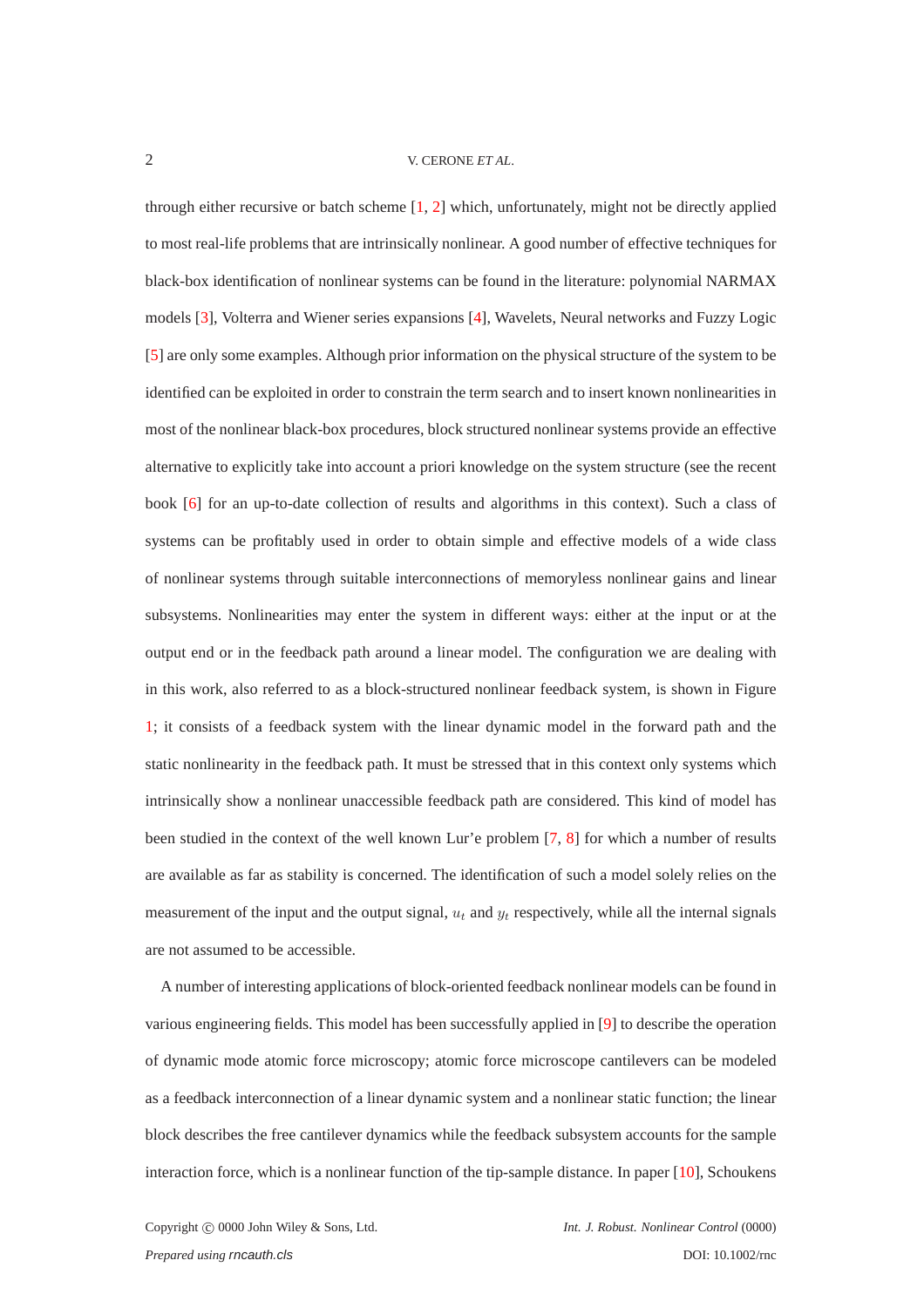<span id="page-2-0"></span>

Figure 1. Block-structured nonlinear feedback system.

et al. study the identification of a block-structured nonlinear Wiener-Hammerstein system that is captured in the feedforward or the feedback path of a closed-loop system; the proposed method is applied to the identification of a microwave crystal detector. Ming-Tzu Ho and Jun-Ming Lu [\[11\]](#page-22-10) consider the problem of synthesizing proportional-integral-derivative (PID) controllers for a given block-structured nonlinear feedback system in the presence of exogenous energy-bounded disturbance; their synthesis method is used to design a controller for a ball and wheel system apparatus. In [\[12\]](#page-22-11), Pearson and Pottmann describes a gray-box identification approach to three classes of block-oriented models: Hammerstein models, Wiener models, and the feedback blockoriented models and show an application of the presented method to a simple first-principle model of a distillation columns. The rich diversity of hysteretic phenomena that can be generated by interconnecting a linear dynamic system with a feedback static nonlinearity, is investigated by Oh *et al.* in [\[13\]](#page-22-12). On the methodological side, further contributions to the identification of block-structured nonlinear feedback models can be found in [\[14,](#page-22-13) [15,](#page-22-14) [16\]](#page-22-15) while the class of block-structured systems that can be represented by a linear fractional transformation (LFT) is considered in [\[17,](#page-22-16) [18\]](#page-22-17).

A common assumption in system identification is that the measurement error is statistically described. However, there are many practical cases where reliable random variable models cannot be derived, while simple bounds are readily available. Some examples include mechanical tolerances, quantization errors in analog-to-digital converter, systematic and class errors in measurement equipments. When uncertainties are assumed to belong to a given set, a set-membership characterization of measurement errors should be preferred to the stochastic description. In this context, all parameters consistent with measurements, error bounds and the assumed model structure, are feasible solutions of the identification problem. The interested reader can find further Copyright c 0000 John Wiley & Sons, Ltd. *Int. J. Robust. Nonlinear Control* (0000)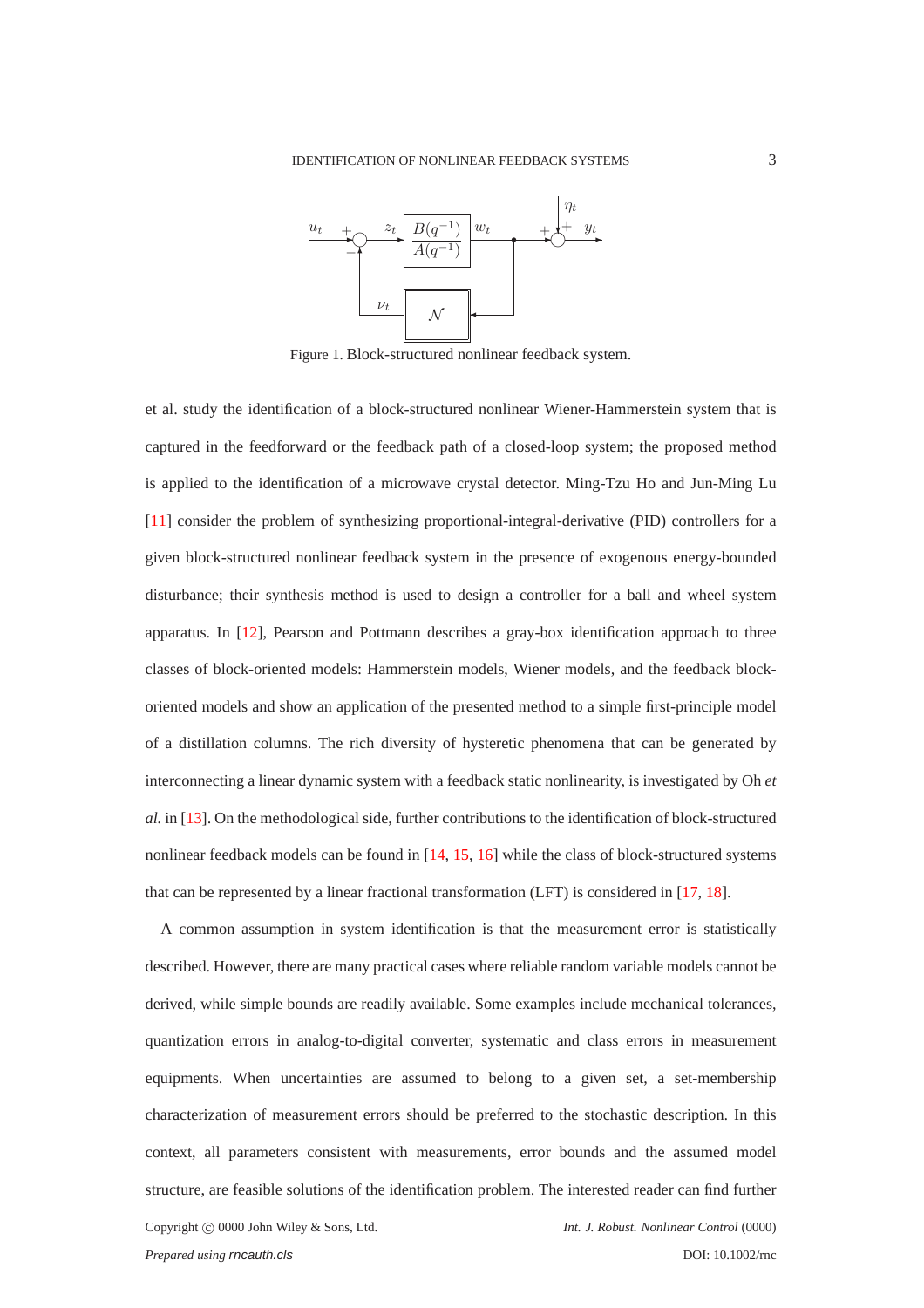#### 4 V. CERONE *ET AL*.

details on this approach in a number of survey papers (see, e.g., [\[19,](#page-22-18) [20\]](#page-23-0)), in the book edited by Milanese *et al.* [\[21\]](#page-23-1), and the special issues edited by Norton [\[22,](#page-23-2) [23\]](#page-23-3).

In this work, we consider the identification of single-input single-output (SISO) discrete-time block-structured nonlinear feedback system when the nonlinear block can be modeled by a polynomial with finite and known order and the output measurement errors are bounded. Note that internal signals  $z_t$  and  $\nu_t$  are not supposed to be measurable. To the authors' best knowledge, no contribution can be found in the literature on the identification problem addressed in this paper.

The note is organized as follows. Background results on the relaxation of semialgebraic optimization problems through the theory of moments is presented in Section [2.](#page-3-0) Section [3](#page-7-0) is devoted to the formulation of the problem. In Section [4](#page-9-0) uncertainty intervals on the parameters of the nonlinear static block are derived, through the solution to polynomial optimization problems by exploiting steady-state input-output data. Then, in Section [5,](#page-15-0) given the estimated uncertain nonlinearity  $N$  and the output measurements collected by exciting the system with an input dynamic signal, bounds on each sample of the inner signal  $z_t$  are computed by solving two semialgebraic optimization problems. Last, in Section [6,](#page-17-0) uncertainty intervals on the parameters of the linear block are evaluated. A simulated example is reported in Section [7.](#page-18-0)

# <span id="page-3-0"></span>2. NOTATION AND BACKGROUND RESULTS ON CONSTRAINED POLYNOMIAL OPTIMIZATION

In this section we briefly review some preliminary results on the relaxation of sparse polynomial optimization problems through a hierarchy of semidefinite programming (SDP) problems. The interested reader is referred to [\[24\]](#page-23-4) and references therein for further technical details.

Copyright c 0000 John Wiley & Sons, Ltd. *Int. J. Robust. Nonlinear Control* (0000)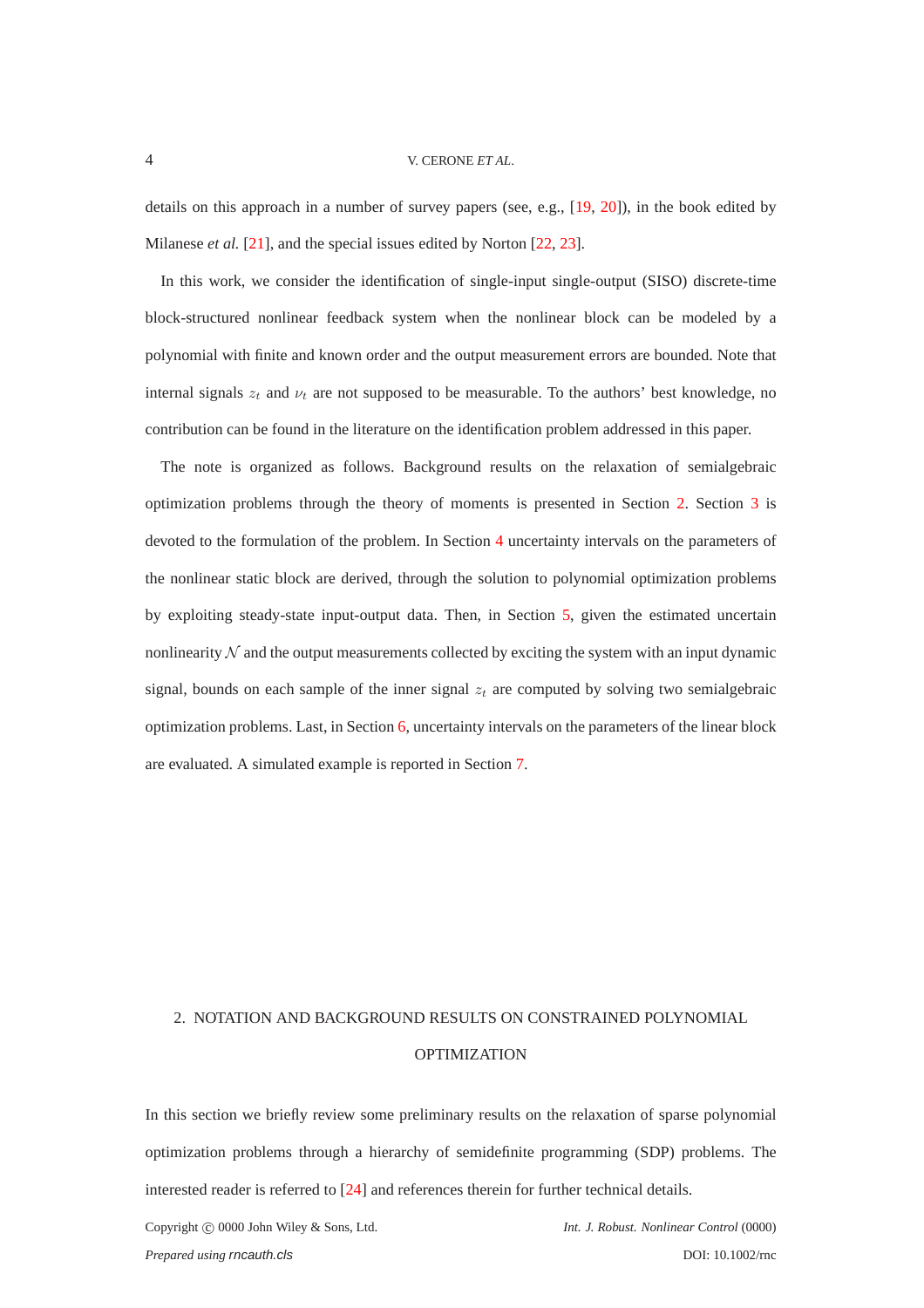#### *2.1. Polynomial representation and theory of moments*

Let us denote with  $\mathcal{P}_m^n[x]$  the space of real-valued polynomials of degree at most m in the variable  $x = [x_1, x_2, \dots, x_n]^T \in \mathbb{R}^n$  and let  $h^n_m$  be the canonical basis of  $\mathcal{P}^n_m[x]$ , i.e.

$$
h_m^n = \begin{bmatrix} 1 & x_1 & x_2 & \cdots & x_n & x_1^2 & x_1x_2 & \cdots & x_1x_n & x_2^2 & x_2x_3 & \cdots & x_n^2 & \cdots & x_1^3 & \cdots & x_n^m \end{bmatrix}^\mathrm{T}.
$$
 (1)

Let us define the set  $\mathcal{A}_m^n = \{ \alpha \in \mathbb{N}_0^n : \sum_i^n \alpha_i \leq m \}$ , where  $\alpha_i$  is the *i*-th component of the vector  $\alpha$  and  $\mathbb{N}_0^n$  denotes the set of *n*-dimensional nonnegative integers vectors. Then, the basis  $h_m^n$  of the space  $\mathcal{P}_m^n[x]$  can be written as  $h_m^n = \{x^\alpha\}_{\alpha \in A_m^n}$ , where  $x^\alpha = x_1^{\alpha_1} x_2^{\alpha_2} \cdots x_n^{\alpha_n}$ .

Let f and  $g_s$  be in  $\mathcal{P}_m^n[x]$ . We denote the sequence  $\mathbf{f} = \{f_\alpha\}_{\alpha \in \mathcal{A}_m^n}$  and  $\mathbf{g}_s = \{g_{s\alpha}\}_{\alpha \in \mathcal{A}_m^n}$  as the coefficients of the polynomials f and  $g_s$ , respectively, on the basis  $h_m^n$ , i.e.

$$
f(x) = \sum_{\alpha \in A_m^n} f_{\alpha} x^{\alpha}, \qquad g_s(x) = \sum_{\alpha \in A_m^n} g_{s\alpha} x^{\alpha}.
$$

Let  $p = \{p_{\alpha}\}_{{\alpha} \in A_m^n}$  be the sequence of moments (up to order m) of a probability measure  $\mu$  on  $\mathbb{R}^n$ , i.e.  $p_{\alpha} = \int x^{\alpha} \mu(dx)$  and  $M_m(p)$  be the truncated moment matrix associated with the distribution  $\mu$ , i.e.  $M_m(p) = \int h_m^n h_m^{n^T} \mu(dx)$ . Let us denote with  $M_m(g_k p)$  the localizing matrix associated with the sequence of moments p and with the polynomial  $g_k(x)$ . The interested reader is referred to [\[25\]](#page-23-5) for details on the construction of the localizing matrix associated with a polynomial.

#### *Remark 1*

Both 
$$
M_m(p)
$$
 and  $M_m(g_k p)$  are square matrices of size  $\begin{pmatrix} n+m \\ m \end{pmatrix}$ .

#### <span id="page-4-0"></span>*2.2. LMI-relaxation for polynomial optimization problems*

The LMI-relaxation technique based on the theory of moments and proposed by Lasserre in [\[25\]](#page-23-5) is briefly reviewed here.

Copyright c 0000 John Wiley & Sons, Ltd. *Int. J. Robust. Nonlinear Control* (0000) *Prepared using rncauth.cls* DOI: 10.1002/rnc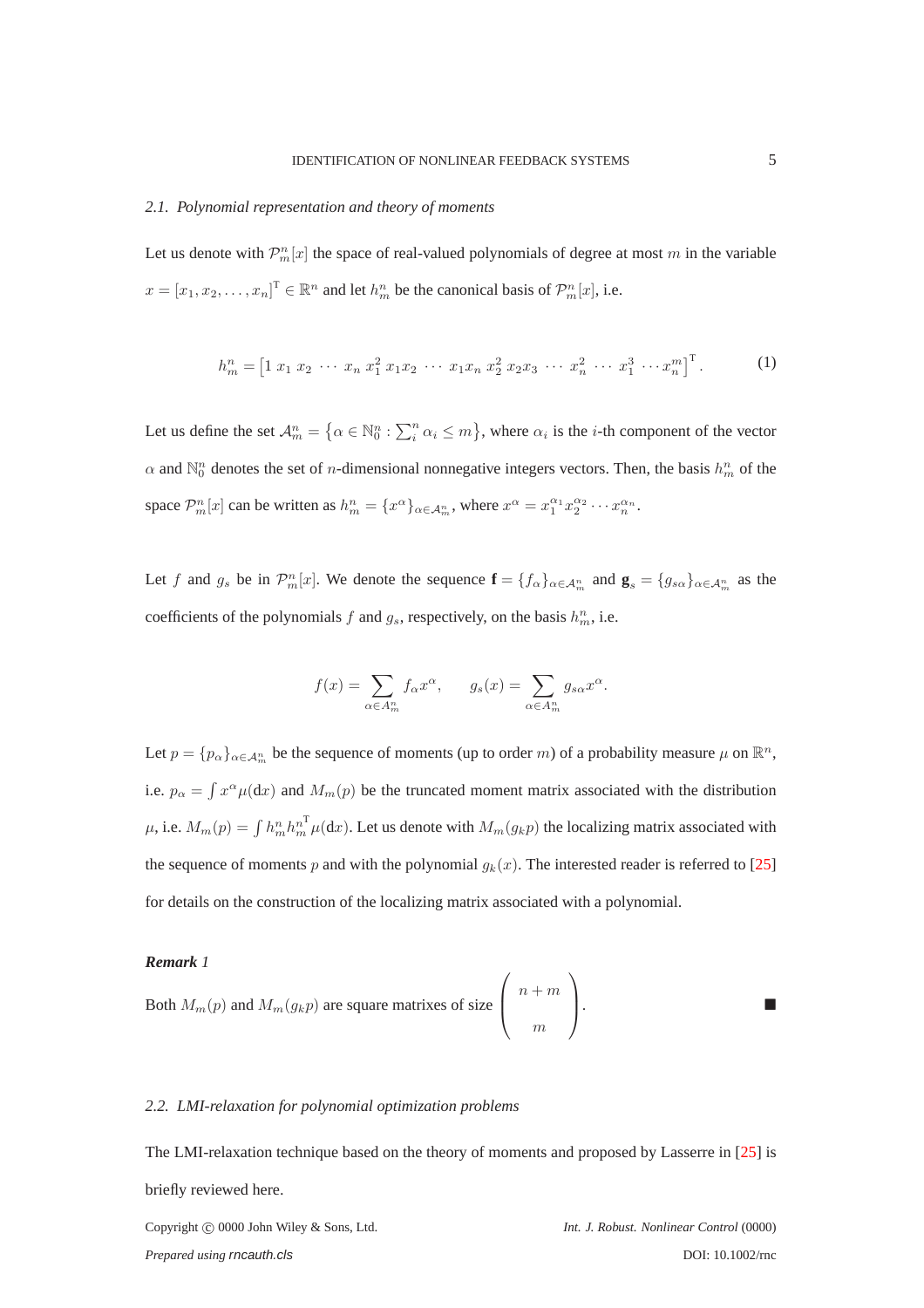Let us consider the constrained optimization problem

<span id="page-5-1"></span>
$$
f^* = \min_{x \in \mathcal{S}} f(x),\tag{2}
$$

where  $f \in \mathcal{P}_m^n[x]$  and  $\mathcal{S} \subseteq \mathbb{R}^n$  is a compact semialgebraic set defined as

<span id="page-5-2"></span>
$$
S = \{x \in \mathbb{R}^n : g_s(x) \ge 0, \ s = 1, \dots, \Xi\},\tag{3}
$$

where  $g_s$  is a real-valued polynomial in the variable  $x \in \mathbb{R}^n$  of degree  $d_s = deg(g_s)$ , i.e.  $g_s \in \mathcal{P}_{d_s}^n[x]$ . Let  $\delta \in \mathbb{N}$  be such that  $2\delta \ge \max\{m, \max_s d_s\}$  and  $h_{2\delta}^n = \{x^{\alpha}\}_{{\alpha} \in \mathcal{A}_{2\delta}^n}$  be the canonical basis of the space  $\mathcal{P}_{2\delta}^n[x]$ . Indeed, f and  $g_s$  belong to  $\mathcal{P}_{2\delta}^n[x]$ .

Now, let us consider the SDP problem

<span id="page-5-0"></span>
$$
f^{\delta} = \min_{p} \sum_{\alpha \in \mathcal{A}_{2\delta}^n} f_{\alpha} p_{\alpha}
$$
  
s.t.  $M_{\delta}(p) \succeq 0, M_{\delta - \tilde{d}_{s}}(g_s p) \succeq 0, s = 1, ..., \Xi;$  (4)

where  $\tilde{d}_s = \left[\frac{d_s}{2}\right], p = \{p_\alpha\}_{\alpha \in A_{2\delta}^n}$  is the sequence of moments up to order  $2\delta$  of some probability measure  $\mu$  with support on S, while  $M_{\delta}(p)$  is the moment matrix associated with the moments p and  $M_{\delta-\tilde{d}_s}(g_s p)$  is the localizing matrix associated with the polynomial  $g_s$ . Problem [\(4\)](#page-5-0) is referred to as LMI-relaxed problem of order  $\delta$  of the original polynomial problem [\(2\)](#page-5-1). The solution  $f^{\delta}$ to the convex problem [\(4\)](#page-5-0) is a lower bound of the global optimum  $f^*$  of the nonconvex problem [\(2\)](#page-5-1). Besides, under mild conditions,  $f^{\delta}$  converges to  $f^*$  as the relaxation order  $\delta$  goes to infinity. However, exact global optimum  $f^*$  can be obtained in practice with a reasonably low relaxation order (see [\[26\]](#page-23-6) for a collection of test problems solved with relaxation order less or equal to 4).

Unfortunately, due to high computational complexity, the discussed LMI-relaxation is restricted to polynomial problems with a small number of optimization variables. In the next section we describe the relaxation procedure presented by Lasserre in [\[24\]](#page-23-4) in the spirit of the work of Waki *et al* [\[27\]](#page-23-7). Such a technique exploits the sparsity in the original polynomial problems to formulate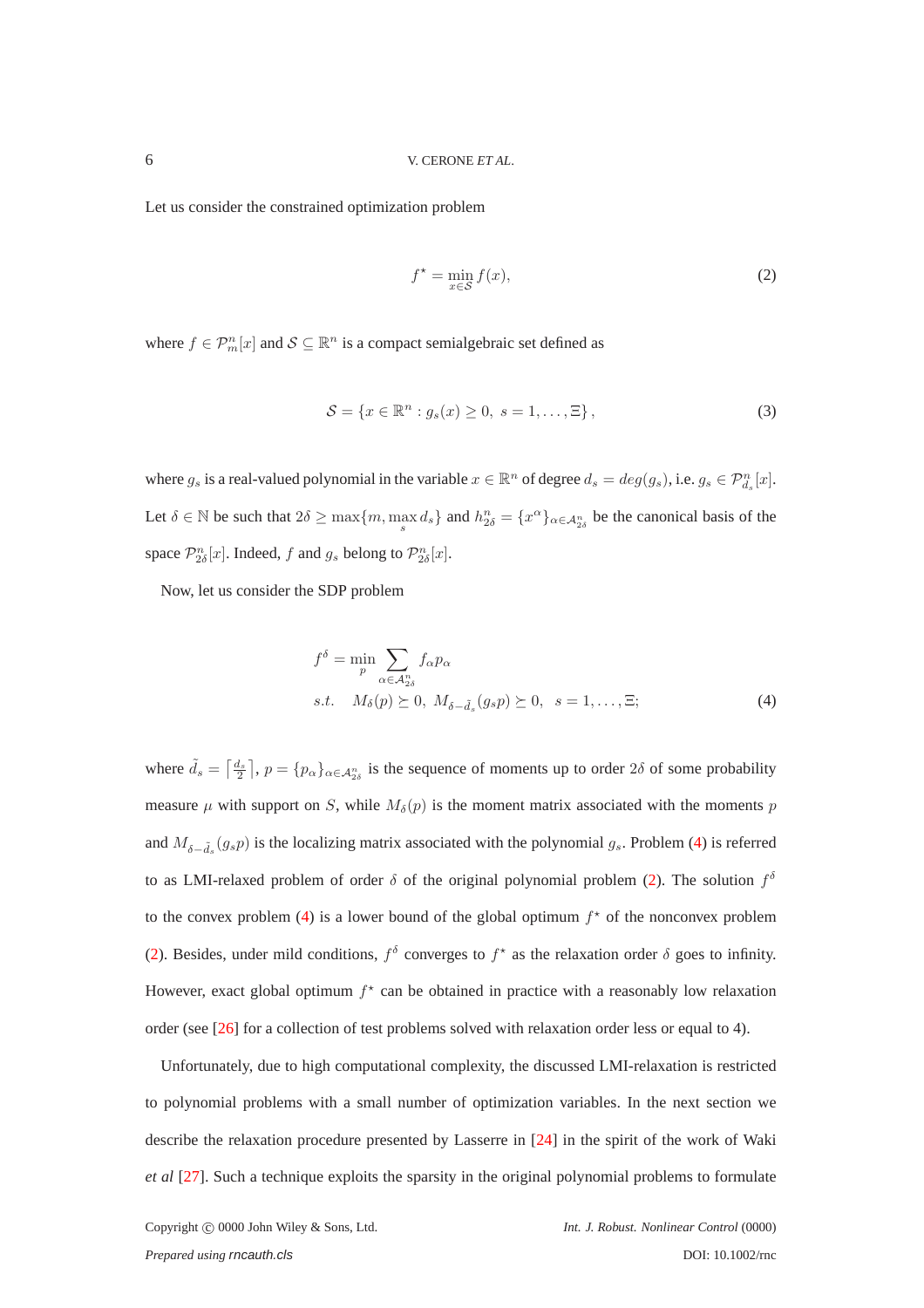<span id="page-6-0"></span>a sparse version of the SDP-relaxation previously described, in order to extend the applicability of such a methodology to medium and large scale problems.

#### *2.3. Sparse LMI-relaxation for polynomial optimization problems*

Given the optimization problem [\(2\)](#page-5-1) with S as in [\(3\)](#page-5-2), let  $\mathcal{I}_0 = \{1, \ldots, n\}$  be the union of a collection of R sets  $\mathcal{I}_r \subset \{1, \ldots, n\}$ , that is  $\{1, \ldots, n\} = \begin{bmatrix} \end{bmatrix}$ R  $r=1$  $\mathcal{I}_r$ . Further, let us partition the index set  $S_0 = \{1, \ldots, \Xi\}$  into R disjoint sets  $S_r$ ,  $r = 1, \ldots, R$ .

Let us construct the partial moment matrixes  $M_m(p, \mathcal{I}_r)$  (respectively the partial localizing matrixes  $M_m(g_s p, \mathcal{I}_r)$ ) by retaining only those rows and columns of the moment matrix  $M_m(p)$  (respectively of the localizing matrix  $M_m(g_s p)$ , where the variables  $p_\alpha$  are such that  $supp(\alpha) \in \mathcal{I}_r$ , with  $supp(\alpha)$ denoting the support of the vector  $\alpha$ .

Now, for a given  $\delta \in \mathbb{N}$  such that  $2\delta \ge \max\{m, \max_s d_s\}$ , let us define the SDP problem

$$
f_{sp}^{\delta} = \min_{p} \sum_{\alpha \in A_{2\delta}^n} f_{\alpha} p_{\alpha}
$$
  
s.t.  $M_{\delta}(p, \mathcal{I}_r) \succeq 0$ ,  $M_{\delta - \tilde{d}_s}(g_s p, \mathcal{I}_r) \succeq 0$ ,  $s \in \mathcal{S}_r$ ,  $r = 1, ..., R$ ;

The following result holds.

# <span id="page-6-1"></span>*Theorem 1*

If the indexes sets  $\mathcal{I}_r$  and  $\mathcal{S}_r$  are such that:

- (i) for every  $r = 1, \ldots, R$  and for every  $s \in S_r$ , the constraint  $g_s(x) \ge 0$  defining S in [\(3\)](#page-5-2), depends only on the variables  $x(\mathcal{I}_r) = \{x_i | i \in \mathcal{I}_r\}$
- $(iii)$  the objective function  $f$  can be written as

$$
f = \sum_{r=1}^{R} f_r, \text{ with } f_r \in \mathcal{P}_m^{n_r}[x(\mathcal{I}_r)], \text{ for every } r = 1, \dots, R,
$$

then

$$
f_{sp}^{\delta} \le f_{sp}^{\delta+1} \le f^*.
$$

Copyright c 0000 John Wiley & Sons, Ltd. *Int. J. Robust. Nonlinear Control* (0000)

*Prepared using rncauth.cls* DOI: 10.1002/rnc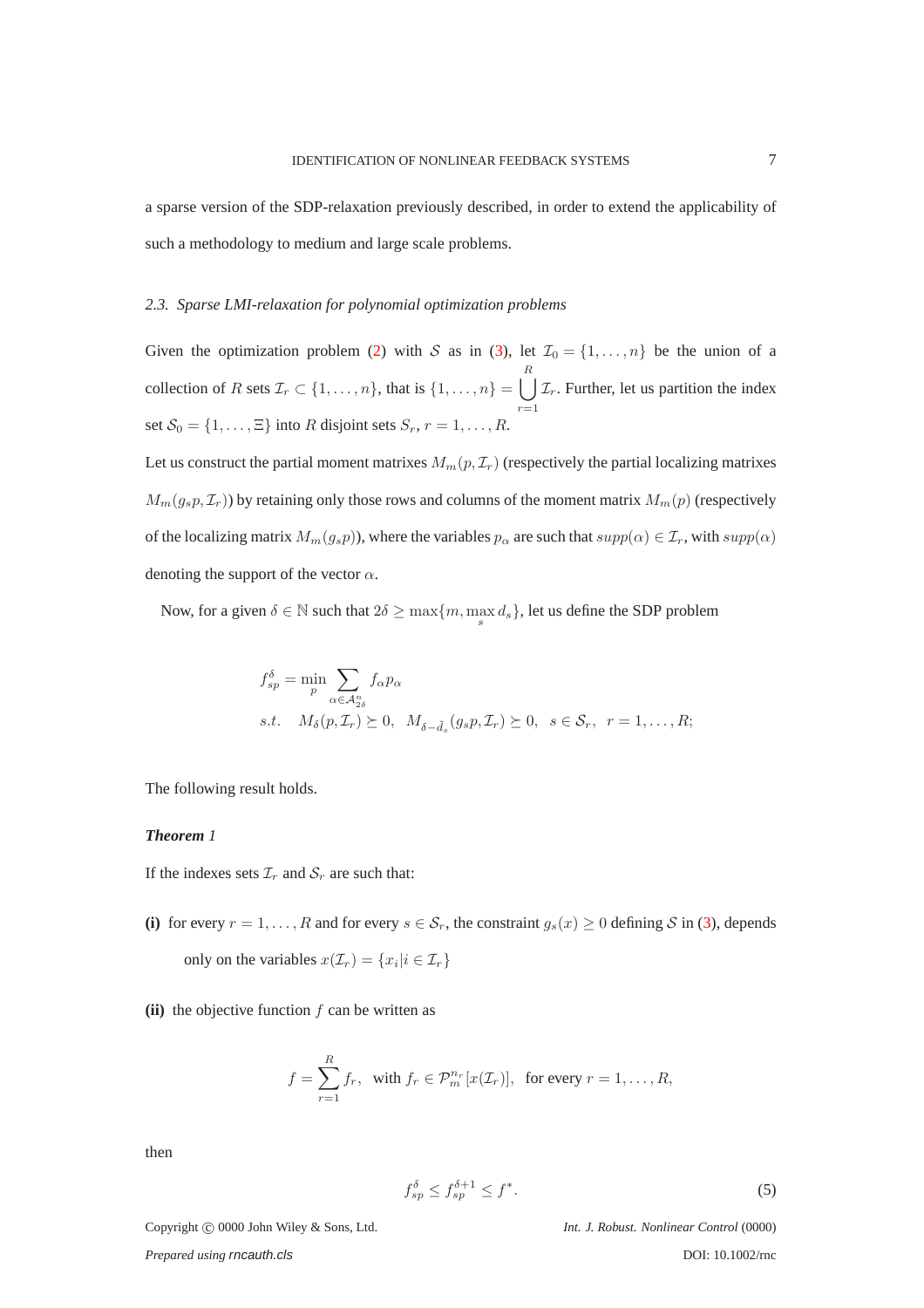Besides, if there exists a value  $C > 0$  such that  $||x||_{\infty} \leq C$  for all  $x \in S$  and the sets  $\mathcal{I}_r$  are such that

$$
\mathcal{I}_{r+1} \cap \bigcup_{j=1}^r \mathcal{I}_j \subseteq \mathcal{I}_q, \text{ for some } q \leq r,
$$

for every  $r = 1, \ldots, R - 1$ , and hypothesis (i) an (ii) are satisfied, then

$$
\lim_{\delta \to \infty} f_{sp}^{\delta} = f^*.
$$
\n(6)

*Remark 2*

The size of the square matrixes  $M_m(p, \mathcal{I}_r)$  and  $M_m(g_s p, \mathcal{I}_r)$  is  $\sqrt{ }$  $\overline{ }$  $n_r + m$ m  $\setminus$ , with  $n_r$  denoting the cardinality of the set  $\mathcal{I}_r$ .

<span id="page-7-0"></span>An implementation of the discussed sparse LMI-relaxation can be found in the Matlab package SparsePOP [\[28\]](#page-23-8), which exploits the solver SeDuMi to solve semidefinite programming problems in polynomial time.

#### 3. PROBLEM FORMULATION

Consider the SISO discrete-time block-structured nonlinear systems shown in Figure [1,](#page-2-0) where the linear dynamic part is modeled by a discrete-time system which transforms  $z_t$  into the noise-free output  $w_t$  according to

<span id="page-7-1"></span>
$$
w_t = G(q^{-1})z_t = \frac{B(q^{-1})}{A(q^{-1})}z_t,
$$
\n(7)

where  $z_t = u_t - v_t$  is the unmeasurable inner signal and  $A(\cdot)$  and  $B(\cdot)$  are polynomials in the backward shift operator  $q^{-1}$ ,  $(q^{-1}w_t = w_{t-1})$ ,

<span id="page-7-2"></span>
$$
A(q^{-1}) = 1 + a_1 q^{-1} + \dots + a_{na} q^{-na}, \tag{8}
$$

$$
B(q^{-1}) = b_0 + b_1 q^{-1} + \ldots + b_{nb} q^{-nb}.
$$
\n(9)

Copyright  $\odot$  0000 John Wiley & Sons, Ltd. *Int. J. Robust. Nonlinear Control* (0000)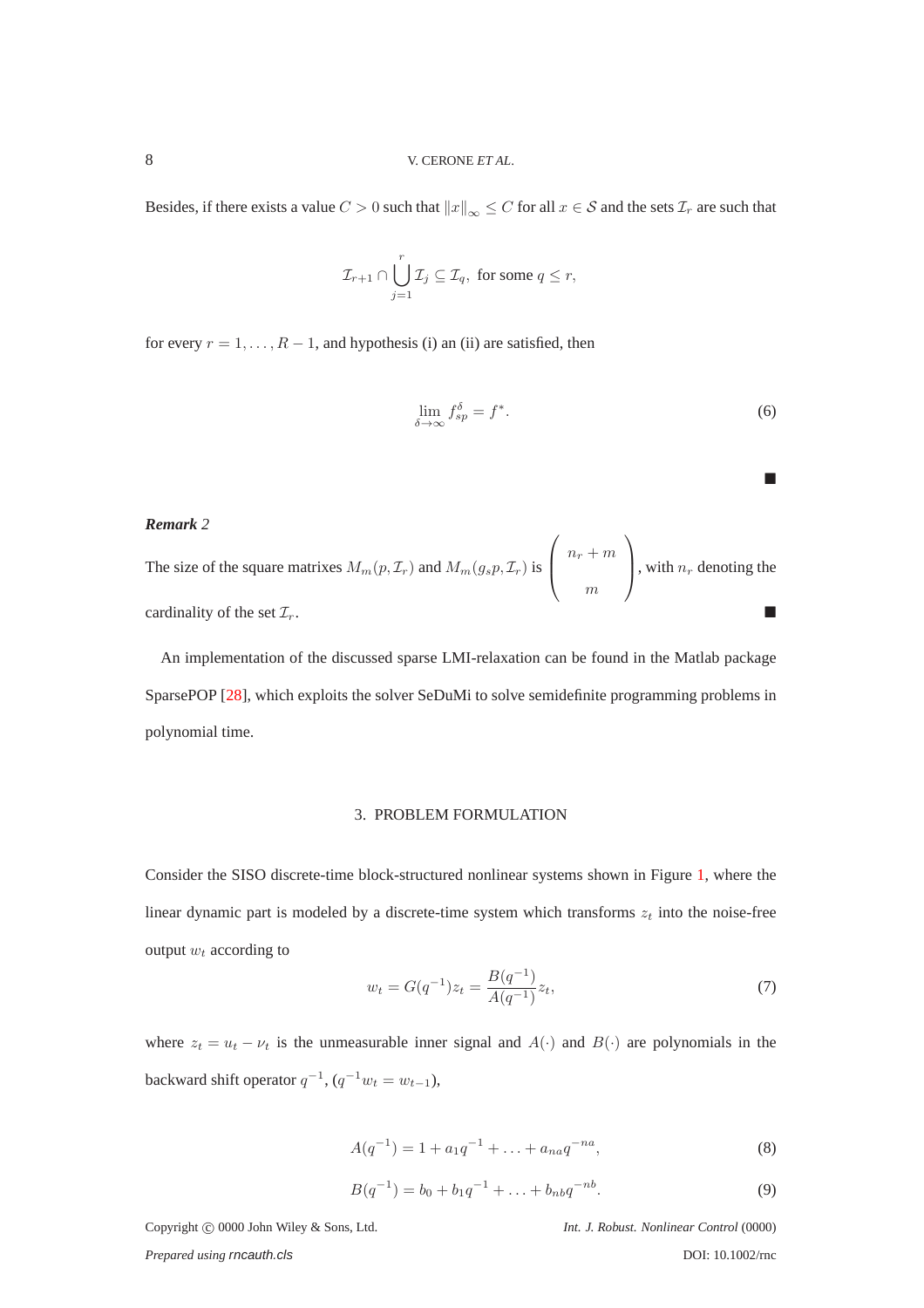The nonlinear block transforms the noise-free output  $w_t$  into  $v_t$  according to

<span id="page-8-0"></span>
$$
\nu_t = \mathcal{N}(w_t, \gamma) = \sum_{k=1}^{n_{\gamma}} \gamma_k w_t^k,
$$
\n(10)

where  $n_{\gamma}$  is the polynomial degree.

In line with the work done by a number of authors, it is assumed that: (i) the steady-state gain of the linear block is not zero [\[29,](#page-23-9) [30\]](#page-23-10), that is,  $\sum_{j=0}^{nb} b_j \neq 0$ ; (ii) a rough upper bound of the settling time is available [\[31\]](#page-23-11).

Let  $y_t$  be the noise-corrupted measurements of  $w_t$ , i.e.

<span id="page-8-1"></span>
$$
y_t = w_t + \eta_t. \tag{11}
$$

Measurements uncertainty is known to be bounded by  $\Delta \eta_t$ , i.e.,

<span id="page-8-2"></span>
$$
|\eta_t| \le \Delta \eta_t. \tag{12}
$$

Let  $\gamma \in \mathbb{R}^{n_{\gamma}}$  and  $\theta \in \mathbb{R}^{n_{\theta}}$  be the vectors of the unknown parameters, that is  $\gamma^{\text{T}} = \begin{bmatrix} \gamma_1 & \gamma_2 & \dots & \gamma_{n_{\gamma}} \end{bmatrix}$ and  $\theta^T = [a_1 \dots a_{na} \quad b_0 \quad b_1 \dots b_{nb}]$ , with  $n_\theta = na + nb + 1$ . The parametrization of the structure of Figure [1](#page-2-0) is not unique. As a matter of fact, given a pair of subsystems  $\tilde{G}(q^{-1}, \tilde{\theta})$ ,  $\tilde{\mathcal{N}}(w_t, \tilde{\gamma})$ , any dynamic system of the kind of the one depicted in Figure [1](#page-2-0) where  $G(q^{-1}, \theta) =$  $\tilde{G}(q^{-1},\tilde{\theta})/(1+\sigma\tilde{G}(q^{-1},\tilde{\theta}))$  and  $\mathcal{N}(w_t,\gamma)=\tilde{\mathcal{N}}(w_t,\tilde{\gamma})-\sigma w_t$ , provides the same input-output behaviour for any constant  $\sigma \in \mathbb{R}$ . Such an analysis is in agreement with [\[15\]](#page-22-14), where a structured Hammerstein-Nonlinear feedback model is considered. In order to get a unique parametrization, in this work we assume, without loss of generality, that the steady-state gain  $\overline{g}$  of the linear block  $G(q^{-1}, \theta)$  be 1, that is

<span id="page-8-3"></span>
$$
\overline{g} = \frac{\sum_{j=0}^{nb} b_j}{1 + \sum_{i=1}^{na} a_i} = 1.
$$
\n(13)

In this paper we address the problem of deriving bounds on the parameters  $\gamma$  and  $\theta$ .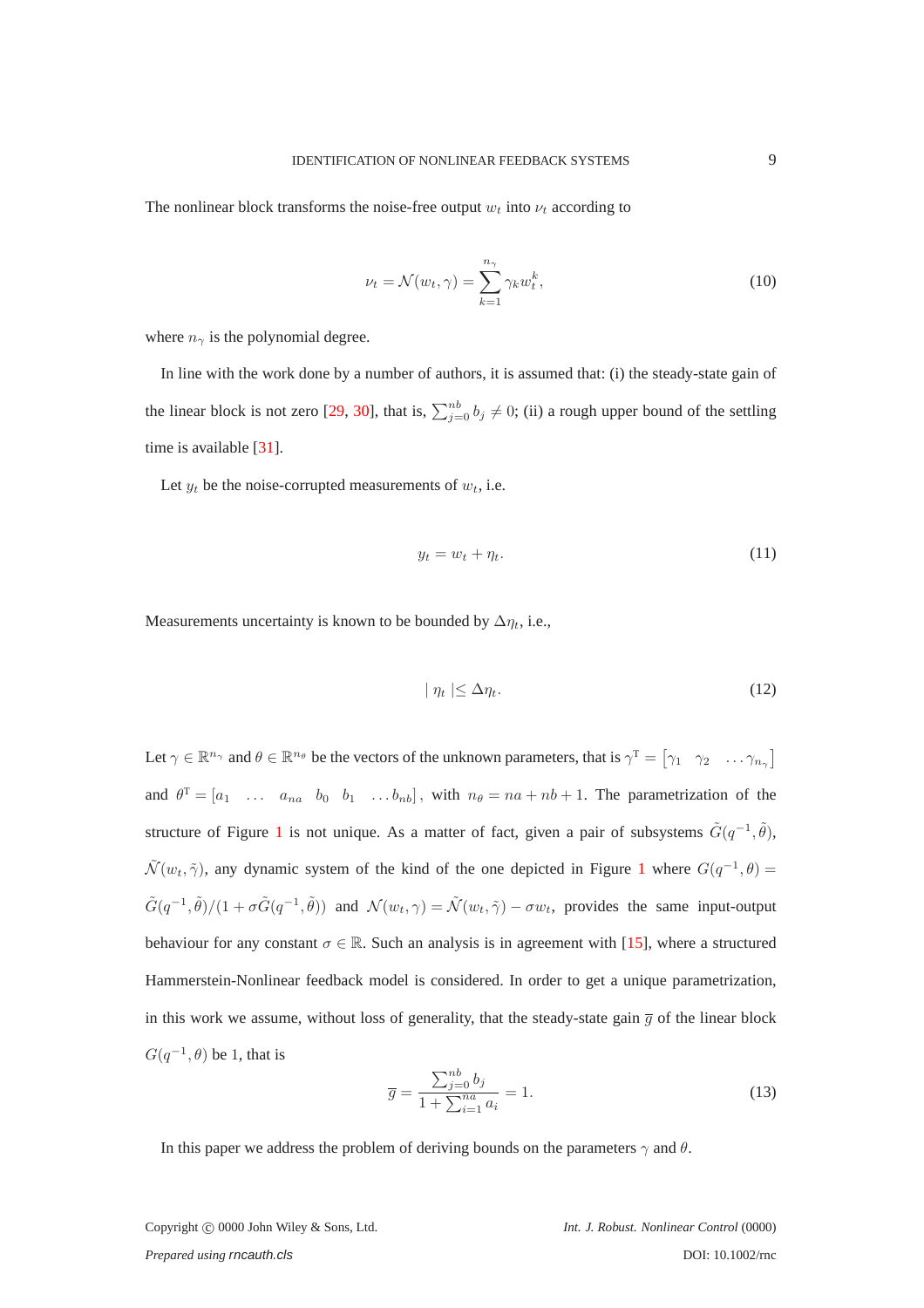<span id="page-9-3"></span>

Figure 2. Steady-state behaviour of the system.

### <span id="page-9-0"></span>4. BOUNDING THE NONLINEAR STATIC BLOCK PARAMETERS

Here we exploit steady-state operating conditions to bound the parameters of the nonlinear static block. Known input and noise corrupted output sequences are collected from the steady-state response of the system to a set of step inputs with different amplitudes. We only assume to have a rough idea of the system settling time, in order to know when steady-state conditions are reached, so that steady-state data can be collected. Indeed, under condition (i) stated in Section [3,](#page-7-0) by combining equations [\(7\)](#page-7-1), [\(10\)](#page-8-0), [\(11\)](#page-8-1), [\(12\)](#page-8-2) and [\(13\)](#page-8-3) in steady-state operating conditions we get the input-output mapping

<span id="page-9-1"></span>
$$
\overline{w}_s = \overline{u}_s - \sum_{k=1}^n \gamma_k \overline{w}_s^k, \ s = 1, \dots, M; \tag{14}
$$

<span id="page-9-2"></span>
$$
\overline{y}_s = \overline{w}_s + \overline{\eta}_s, \ s = 1, \dots, M; \tag{15}
$$

where  $M \geq n_{\gamma}$  is the number of measurements used in the identification of the nonlinear block,  $\overline{u}^T=[\overline{u}_1,\overline{u}_2...\overline{u}_M]$  and  $\overline{w}^T=[\overline{w}_1,\overline{w}_2...\overline{w}_M]$  are sequences of steady-state values of the known input signal and the unknown output signal respectively;  $\overline{\eta}_s$  and  $\overline{y}_s$  are the values of the noise and the measured output samples collected at some instant after the true system output has reached the steady-state value  $\overline{w}_s$ . A block diagram description of equations [\(14\)](#page-9-1)-[\(15\)](#page-9-2) is depicted in Figure [2.](#page-9-3) The set  $\mathcal{D}_{\gamma}$  of all parameters  $\gamma$  of the static nonlinear block and noise samples  $\overline{\eta}$  consistent with the input-output data sequences, the assumed model structure and the error bounds is described by Copyright c 0000 John Wiley & Sons, Ltd. *Int. J. Robust. Nonlinear Control* (0000) *Prepared using rncauth.cls* DOI: 10.1002/rnc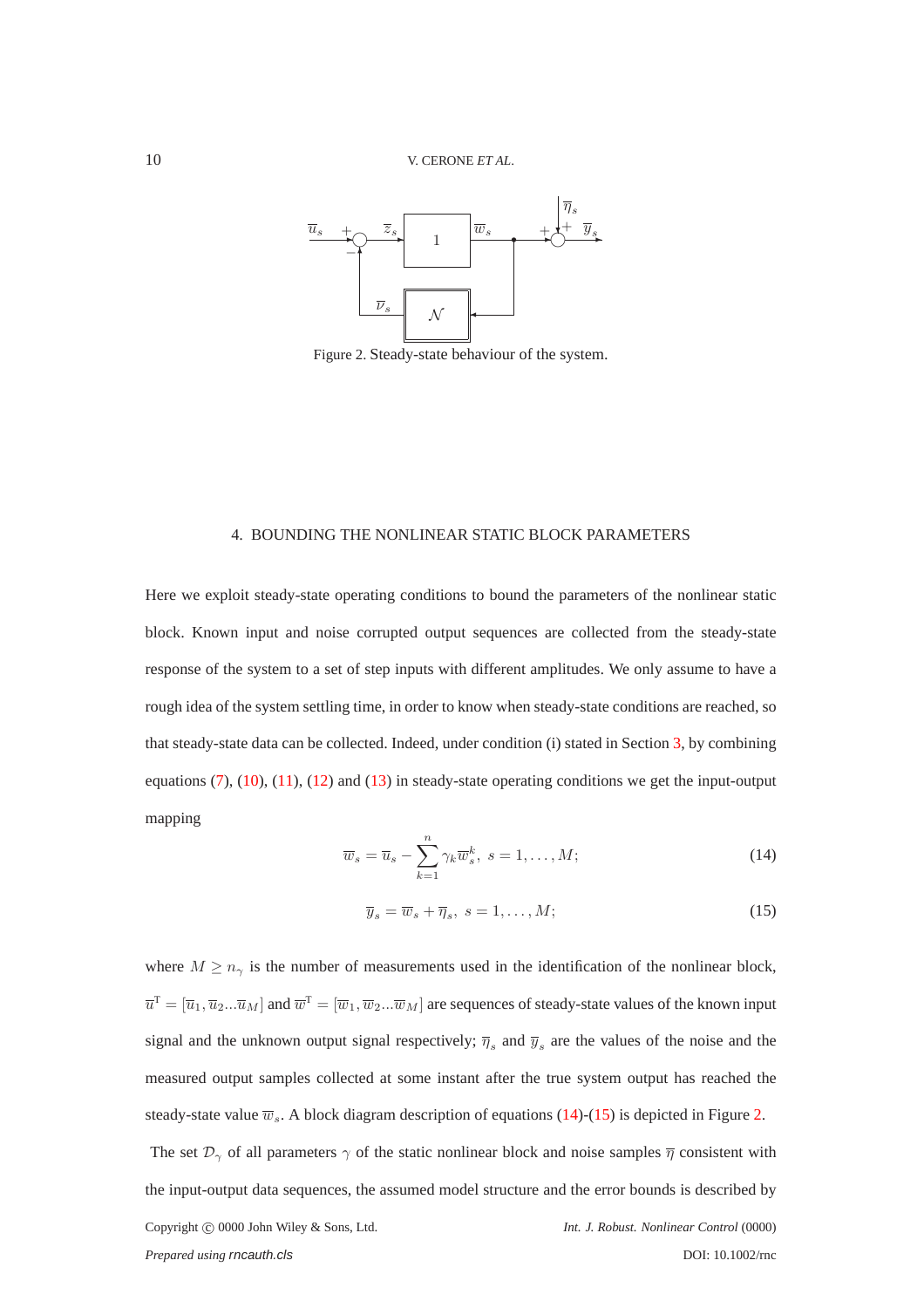<span id="page-10-1"></span> $(11)$ ,  $(14)$  and  $(15)$ , i.e.

$$
\mathcal{D}_{\gamma} = \{ (\gamma, \overline{\eta}) \in \mathbb{R}^{n_{\gamma} + M} : (\overline{y}_{s} - \overline{\eta}_{s}) + \sum_{k=1}^{n_{\gamma}} \gamma_{k} (\overline{y}_{s} - \overline{\eta}_{s})^{k} = \overline{u}_{s},
$$
  

$$
|\overline{\eta}_{s}| \leq \Delta \overline{\eta}_{s}; \quad s = 1, ..., M \},
$$
 (16)

where  $\overline{\eta}^{\mathsf{T}} = [\overline{\eta}_1, \overline{\eta}_2, ... \overline{\eta}_M].$ 

For all  $k = 1, \ldots, n_{\gamma}$ , tight bounds on each parameter  $\gamma_k$  can be computed by solving the optimization problems

<span id="page-10-0"></span>
$$
\gamma_k = \min_{\gamma, \overline{\eta} \in \mathcal{D}_\gamma} \gamma_k,\tag{17}
$$

$$
\overline{\gamma}_k = \max_{\gamma, \overline{\eta} \in \mathcal{D}_\gamma} \gamma_k. \tag{18}
$$

The parameter uncertainty interval ( $PUI_{\gamma_k}$ ) on  $\gamma_k$  is defined as

$$
PUI_{\gamma_k} = \left[\underline{\gamma}_k; \ \overline{\gamma}_k\right].\tag{19}
$$

In order to guarantee well-posedness of the identification problems  $(17)$  and  $(18)$ , we assume that  $\mathcal{D}_{\gamma}$  is a bounded set. Then, the following condition on  $\gamma$  holds:

<span id="page-10-2"></span>
$$
\|\gamma\|_{\infty} \le C,\tag{20}
$$

for some constant  $C > 0$  arbitrarily large.

Note that the formulated identification problems [\(17\)](#page-10-0) and [\(18\)](#page-10-0) are semialgebraic optimization problems since the functional is linear and the feasible set  $\mathcal{D}_{\gamma}$  is defined by polynomial equalities and inequalities in the variables  $\gamma_k$  and  $\overline{\eta}_s$ . Therefore, approximated solutions of parameter bounds can be computed through a direct implementation of the dense LMI-relaxation technique described in Section [2.2,](#page-4-0) guaranteeing monotone converge to the tight bounds  $\gamma_k$  and  $\overline{\gamma}_k$ . In particular, for a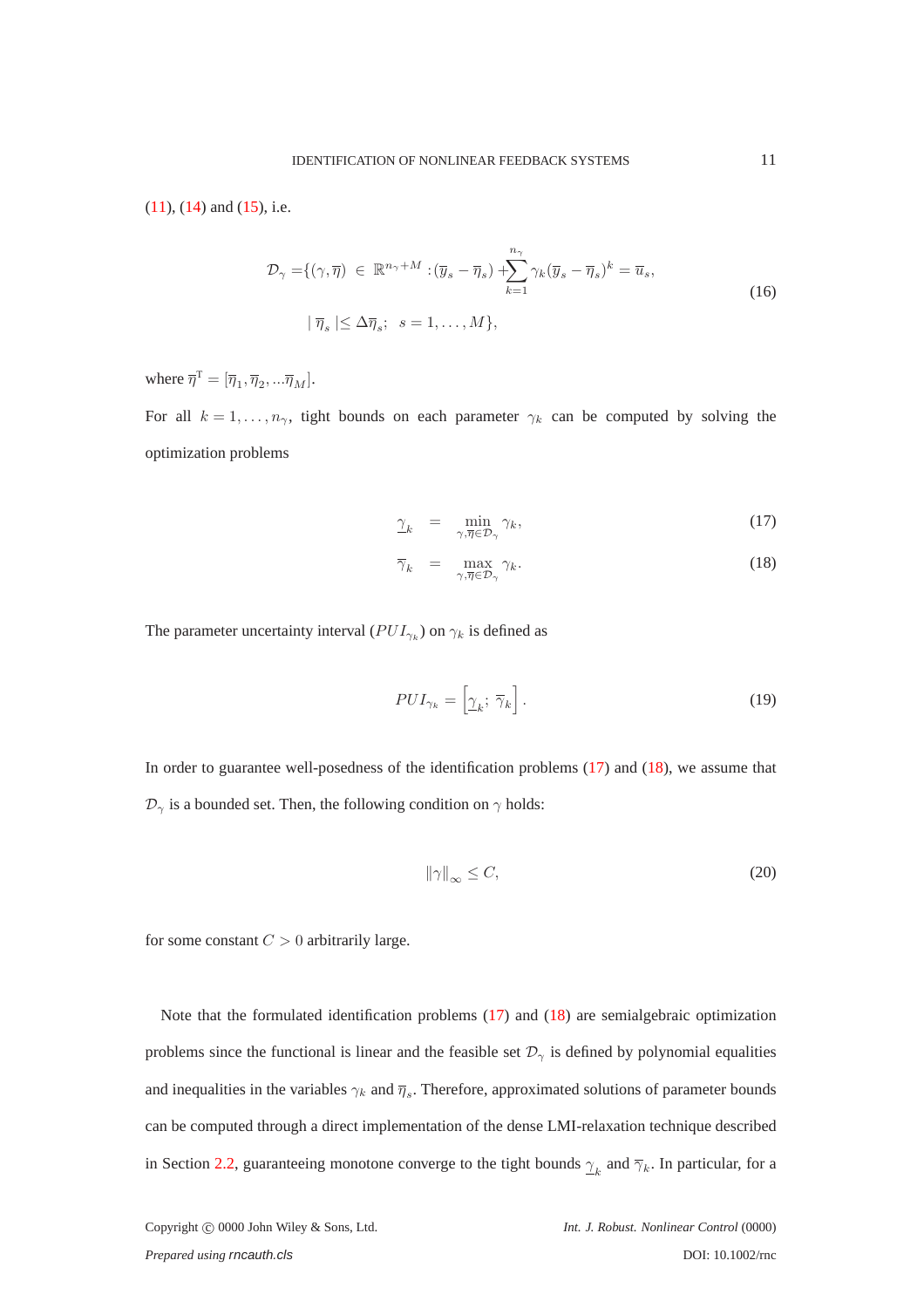given relaxation order  $\delta \ge \underline{\delta} = \left\lceil \frac{n_{\gamma}+1}{2} \right\rceil$ , relaxing [\(17\)](#page-10-0) and [\(18\)](#page-10-0) through the dense LMI-relaxation leads to SDP problems where the number of optimization variables is  $\sqrt{ }$  $\overline{ }$  $n_{\gamma} + M + 2\delta$  $2\delta$  $\setminus$  and the feasible region is described by one moment matrix of size  $\sqrt{ }$  $\overline{ }$  $n_{\gamma}+M+\delta$  $\setminus$  $\Big\}$ , 2*M* localizing

δ

matrixes, each one of size  $\sqrt{ }$  $\overline{ }$  $n_{\gamma}+M+\delta-\underline{\delta}$  $\delta-\underline{\delta}$  $\setminus$ and  $2M$  localizing matrixes, each one of size  $\sqrt{ }$  $\overline{ }$  $n_{\gamma} + M + \delta - 1$  $\delta - 1$  $\setminus$  $\cdot$ 

Due to high computational burden and memory storage requirement, the use of the dense LMIrelaxation technique to relax  $(17)$  and  $(18)$  is limited, in practice, to identification problems with a small number M of measurements, say roughly not greater than 10. In order to handle a larger number of measurements, the peculiar structure of identification problems [\(17\)](#page-10-0) and [\(18\)](#page-10-0) will be analyzed to apply the sparse SDP-relaxation described in Section [2.3.](#page-6-0) To this aim, let us rewrite the feasible set  $\mathcal{D}_{\gamma}$  as

<span id="page-11-0"></span>
$$
\mathcal{D}_{\gamma} = \{ (\gamma, \overline{\eta}) \in \mathbb{R}^{n+M} : \ng_s(\gamma, \overline{\eta}) = (\overline{y}_s - \overline{\eta}_s) + \sum_{k=1}^n \gamma_k (\overline{y}_s - \overline{\eta}_s)^k - \overline{u}_s \ge 0, \ng_{s+M}(\gamma, \overline{\eta}) = -(\overline{y}_s - \overline{\eta}_s) - \sum_{k=1}^n \gamma_k (\overline{y}_s + \overline{\eta}_s)^k + \overline{u}_s \ge 0, \ng_{s+2M}(\gamma, \overline{\eta}) = \Delta \overline{\eta}_s - \overline{\eta}_s \ge 0, \ng_{s+3M}(\gamma, \overline{\eta}) = \overline{\eta}_s + \Delta \overline{\eta}_s \ge 0, s = 1, ..., M \}.
$$
\n(21)

The description of  $\mathcal{D}_{\gamma}$  in [\(21\)](#page-11-0) is straightforwardly obtained from [\(16\)](#page-10-1), by rewriting each equality constraint  $(\overline{y}_s - \overline{\eta}_s) + \sum_{k=1}^{n_{\gamma}} \gamma_k (\overline{y}_s - \overline{\eta}_s)^k = \overline{u}_s$  as two inequality constraints, i.e.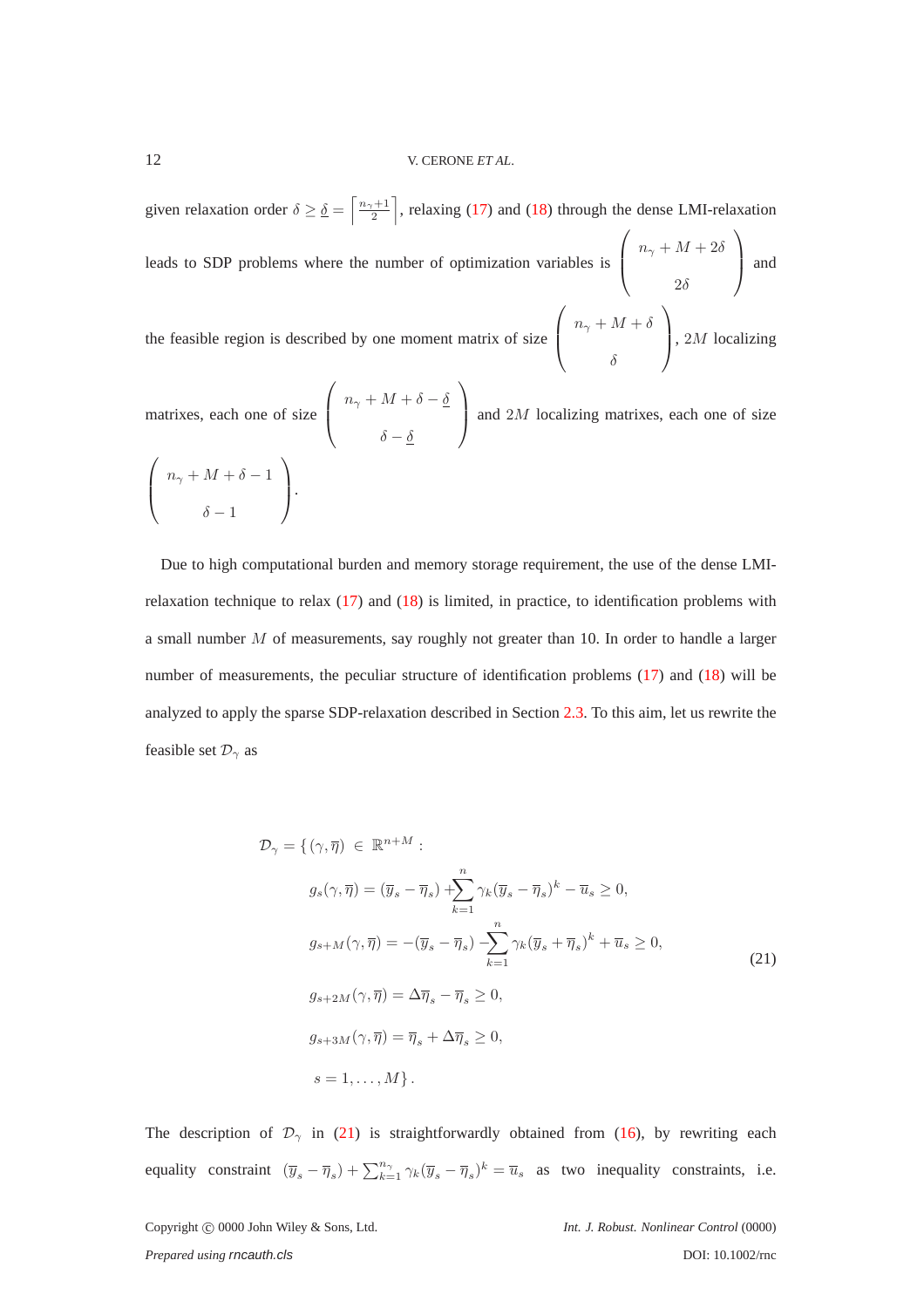$$
(\overline{y}_s-\overline{\eta}_s)+\textstyle\sum_{k=1}^{n_\gamma}\gamma_k(\overline{y}_s-\overline{\eta}_s)^k\leq \overline{u}_s\quad\text{and}\quad (\overline{y}_s-\overline{\eta}_s)+\textstyle\sum_{k=1}^{n_\gamma}\gamma_k(\overline{y}_s-\overline{\eta}_s)^k\geq \overline{u}_s.
$$

The inherent structured sparsity of identification problems [\(17\)](#page-10-0) and [\(18\)](#page-10-0) is described in the following property.

### <span id="page-12-0"></span>*Property 1*

# **Structure of identification problems** [\(17\)](#page-10-0) **and** [\(18\)](#page-10-0)

Problems [\(17\)](#page-10-0) and [\(18\)](#page-10-0) enjoy the features:

# *P 1.1*

the objective function depends only on the variable  $\gamma_k$ ;

# *P 1.2*

for all  $s = 1, \ldots, M$ , the polynomials constraints  $g_s \geq 0$   $g_{s+M} \geq 0$  defining  $\mathcal{D}_{\gamma}$  in [\(21\)](#page-11-0) depend only on  $n_{\gamma} + 1$  variables, i.e. the unknown parameters  $\gamma_k$  and the sample noise  $\overline{\eta}_s$ ;

# *P 1.3*

for all  $s = 1, \ldots, M$ , the constraints  $g_{s+2N} \geq 0$  and  $g_{s+3N} \geq 0$ , defining  $\mathcal{D}_{\gamma}$  in [\(21\)](#page-11-0) depend only on the variable  $\overline{\eta}_s$ . .

Thanks to the inherent structured sparsity of identification problems [\(17\)](#page-10-0) and [\(18\)](#page-10-0) described in Property [1,](#page-12-0) sparse SDP-relaxed problems for [\(17\)](#page-10-0) and [\(18\)](#page-10-0) can be formulated as described in the following.

Let  $X \in \mathbb{R}^{n_{\gamma}+M}$  be the collection of the optimization variables for the identification problems [\(17\)](#page-10-0) and  $(18)$ , that is:

<span id="page-12-1"></span>
$$
X = \left[\begin{array}{c} \gamma \\ \overline{\eta} \end{array}\right].
$$
 (22)

<span id="page-12-2"></span>Let us define the index sets  $\mathcal{I}_r$  and  $\mathcal{S}_r$  as

$$
\mathcal{I}_s = \{1, 2, \dots, n_\gamma, n_\gamma + s\} \quad \text{for } s = 1, \dots, M; \tag{23}
$$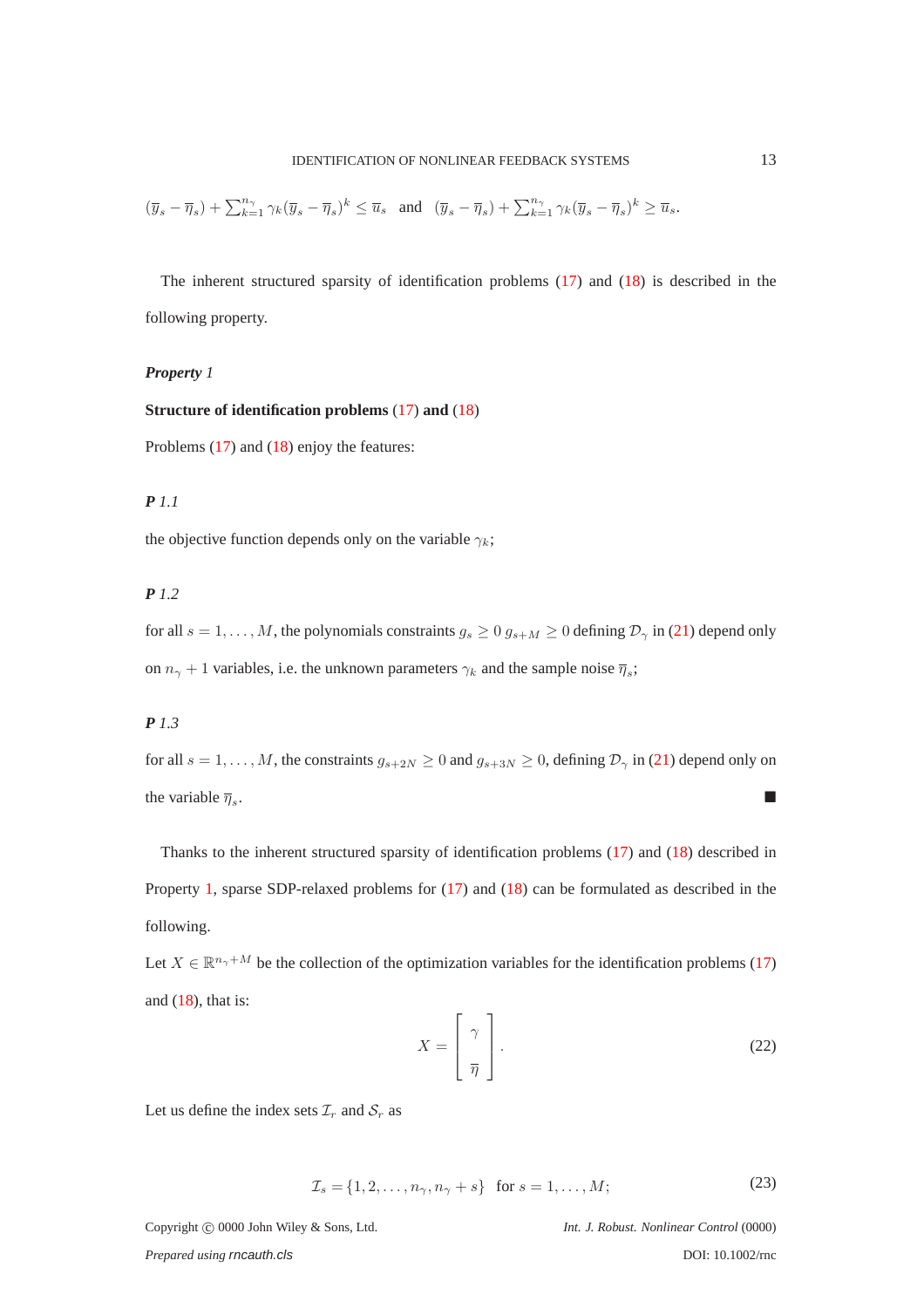#### <span id="page-13-2"></span>14 V. CERONE *ET AL*.

$$
S_s = \{s, s + M, s + 2M, s + 3M\} \text{ for } s = 1, ..., M. \tag{24}
$$

The index sets  $\mathcal{I}_s$  and  $\mathcal{S}_s$  are constructed on the basis of the sparse structure of the identification problems [\(17\)](#page-10-0) and [\(18\)](#page-10-0) highlighted by Property [1.](#page-12-0) More precisely, the sets  $\mathcal{I}_s$  and  $\mathcal{S}_s$  are such that, for all  $r \in S_s$ , all the polynomial constraints  $g_r \geq 0$  in the definition of  $\mathcal{D}_{\gamma}$  depend only on the variables  $X_i$ , with  $i \in \mathcal{I}_s$ .

Now, for a given relaxation order  $\delta \geq \underline{\delta}$ , let us consider the SDP problems:

<span id="page-13-0"></span>
$$
\underline{\gamma}_{k}^{\delta} = \min_{p \in \mathcal{D}_{\gamma}^{\delta}} \sum_{\alpha \in \mathcal{A}_{2\delta}^{n_{\gamma} + M}} \Gamma_{k\alpha} p_{\alpha},\tag{25}
$$

<span id="page-13-1"></span>
$$
\overline{\gamma}_k^{\delta} = \max_{p \in \mathcal{D}_{\gamma}^{\delta}} \sum_{\alpha \in \mathcal{A}_{2\delta}^{n_{\gamma} + M}} \Gamma_{k\alpha} p_{\alpha},\tag{26}
$$

where  $\Gamma_k = {\{\Gamma_{k\alpha}\}}_{\alpha \in A_{2\delta}^{n_{\gamma}+M}}$  is the vector of the coefficients of  $\gamma_k$  in the basis  $h_{2\delta}^{n_{\gamma}+M}$  ${X^{\alpha}}_{\alpha \in A_{2\delta}^{n_{\gamma}+M}}$ , which is the canonical basis of the real-valued polynomials of degree  $2\delta$  in the variables vector X defined in [\(22\)](#page-12-1). The feasible region  $\mathcal{D}_{\gamma}^{\delta}$  for problems [\(25\)](#page-13-0) and [\(26\)](#page-13-1) is a convex set defined as

$$
\mathcal{D}_{\gamma}^{\delta} = \{ p : M_{\delta}(p, \mathcal{I}_s) \succeq 0, \n M_{\delta - \tilde{d}_r}(g_r p, \mathcal{I}_s) \succeq 0, r \in \mathcal{S}_s, s = 1, \dots, M \}
$$
\n
$$
(27)
$$

where  $M_{\delta}(p, \mathcal{I}_s)$  is the moment matrix of order  $\delta$  associated with the variables  $X(\mathcal{I}_s)$ ;  $M_{\delta-\tilde{d}_r}(g_r p, \mathcal{I}_s)$  is the localizing matrix associated with the variables  $X(\mathcal{I}_s)$  and the constraint  $g_r \geq 0$  defining  $\mathcal{D}_{\gamma}$  in [\(21\)](#page-11-0), and  $\tilde{d}_r = \lceil \frac{d_r}{2} \rceil$ , with  $d_r$  denoting the degree of the polynomial  $g_r$ . Indeed,  $\tilde{d}_r = \lceil \frac{n_\gamma + 1}{2} \rceil$  for  $r = 1, ..., 2M$ , while  $\tilde{d}_r = 1$  for  $r = 2M + 1, ..., 4M$ .

Let us define the  $\delta$ -relaxed uncertainty intervals as

$$
PUI_{\gamma_k}^{\delta} = \left[ \underline{\gamma}_k^{\delta}; \ \overline{\gamma}_k^{\delta} \right]. \tag{28}
$$

Copyright c 0000 John Wiley & Sons, Ltd. *Int. J. Robust. Nonlinear Control* (0000)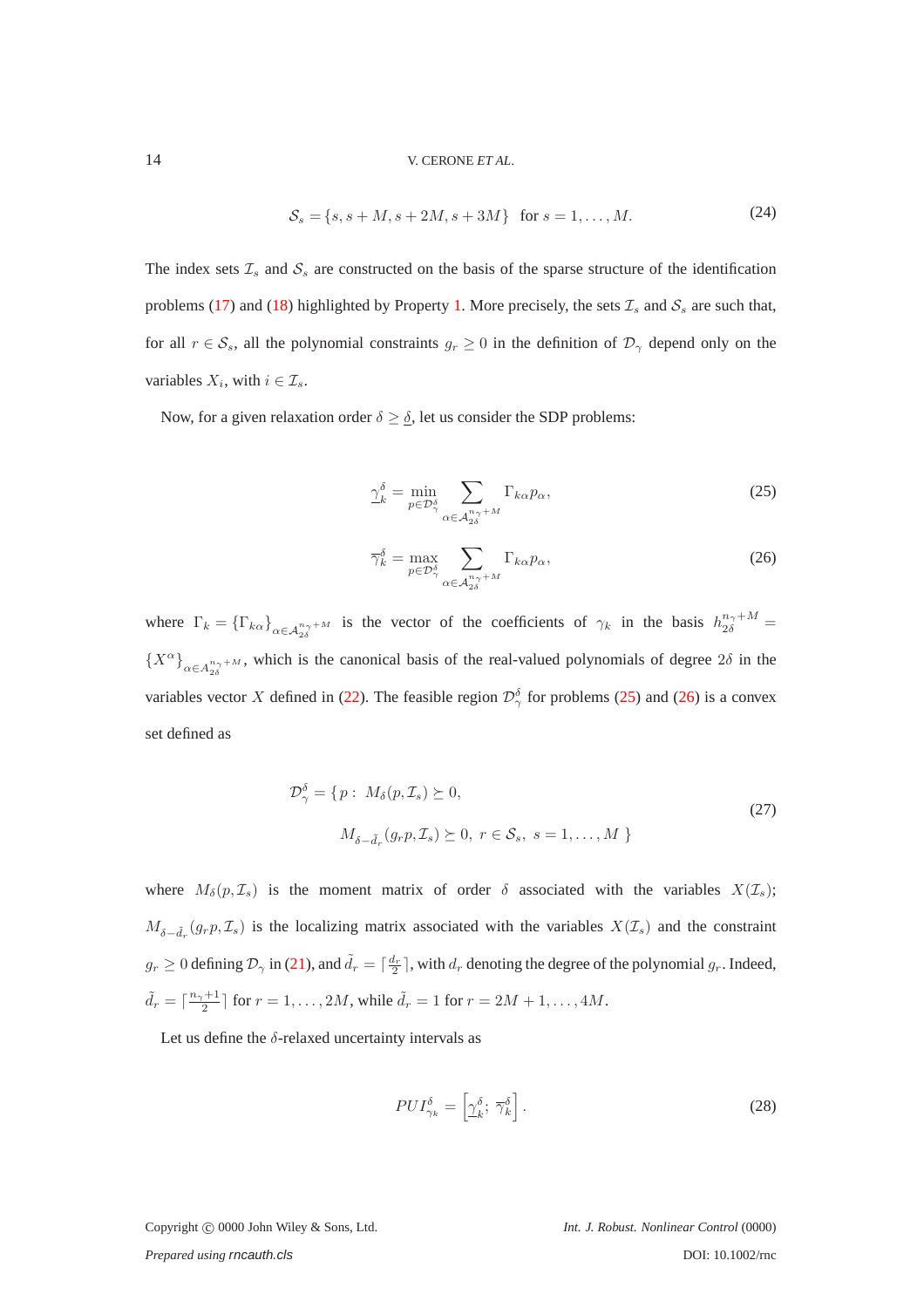#### <span id="page-14-2"></span>*Property 2*

For every  $k = 1, \ldots, n_{\gamma}$ , the  $\delta$ -relaxed parameter uncertainty interval  $PUI_{\gamma_k}^{\delta}$  satisfies the following properties.

# <span id="page-14-0"></span>*P 2.1*

**Guaranteed relaxed uncertainty intervals.** For any relaxation order  $\delta \geq \delta$ , the  $\delta$ -relaxed parameter uncertainty interval  $PUI_{\gamma_k}^{\delta}$  is guaranteed to contain the true parameter  $\gamma_k$  to be estimated, i.e.

$$
\gamma_k \in PUI_{\gamma_k}^{\delta}.\tag{29}
$$

<span id="page-14-1"></span>*P 2.2*

**Monotone convergence to tight uncertainty intervals.** For any relaxation order  $\delta \geq \underline{\delta}$ , the  $\delta$ relaxed parameter uncertainty interval  $PUI_{\gamma_k}^{\delta}$  becomes tighter as the relaxation order  $\delta$  increases, that is

$$
PUI_{\gamma_k}^{\delta+1} \subseteq PUI_{\gamma_k}^{\delta}.\tag{30}
$$

Besides, the interval  $PUI_{\gamma_k}^{\delta}$  converges to the tight interval  $PUI_{\gamma_k}$  as the LMI relaxation order goes to infinity, that is:

$$
\lim_{\delta \to \infty} \underline{\gamma}_k^{\delta} = \underline{\gamma}_k \tag{31}
$$

$$
\lim_{\delta \to \infty} \overline{\gamma}_k^{\delta} = \overline{\gamma}_k. \tag{32}
$$

*Proof* Index sets  $\mathcal{I}_s$  and  $\mathcal{S}_s$  defined in [\(23\)](#page-12-2) and [\(24\)](#page-13-2) were carefully constructed in such a way that the assumptions of Theorem [1](#page-6-1) are satisfied. Furthermore, from conditions  $(12)$  and  $(20)$ , the infinity norm  $||X||_{\infty}$  of the variables vector X is always bounded. Therefore, by applying the first part of Theorem [1](#page-6-1) to the identification problems [\(17\)](#page-10-0)-[\(18\)](#page-10-0) and to the corresponding SDP-relaxed problems Copyright c 0000 John Wiley & Sons, Ltd. *Int. J. Robust. Nonlinear Control* (0000) *Prepared using rncauth.cls* DOI: 10.1002/rnc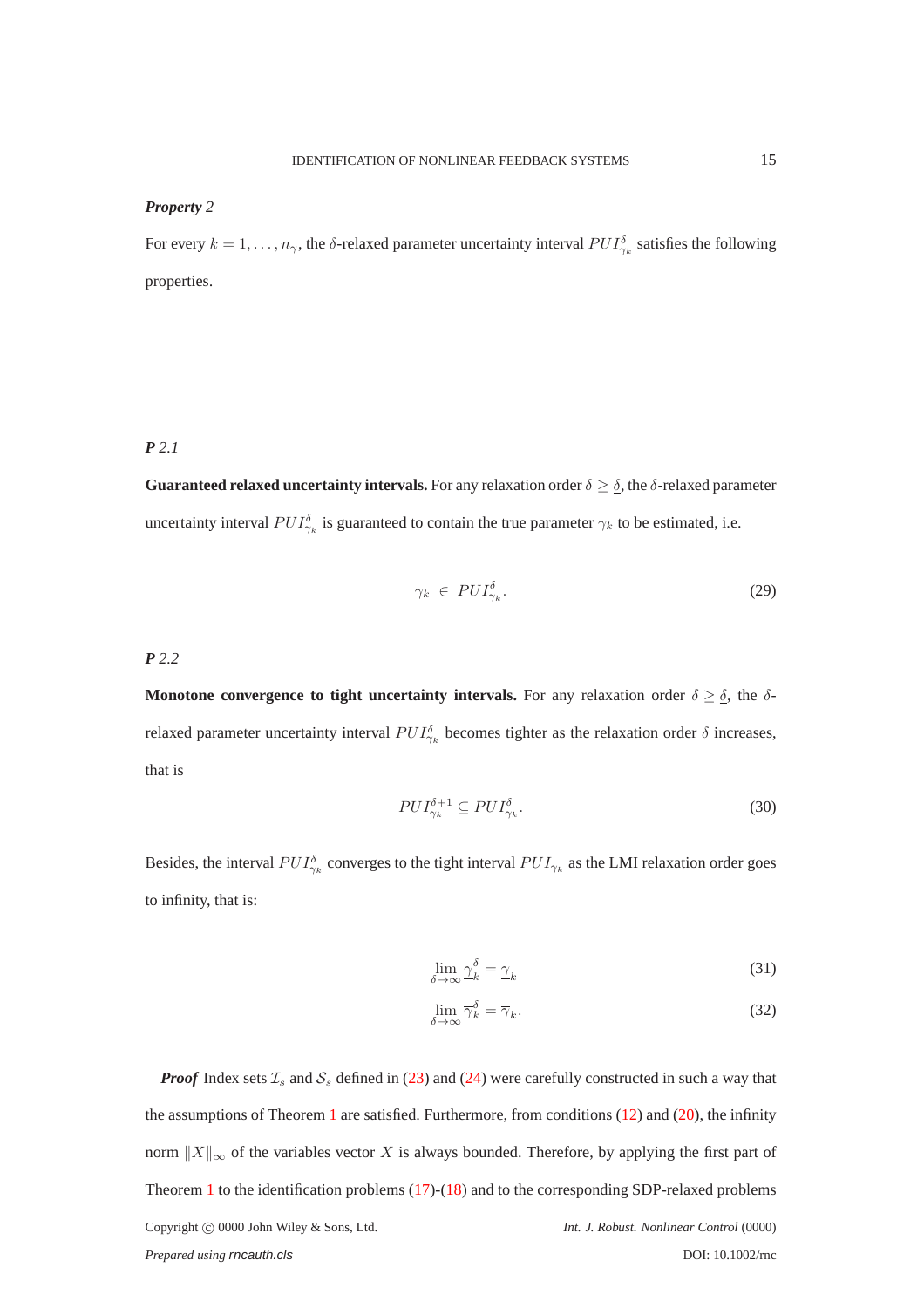$(25)-(26)$  $(25)-(26)$  $(25)-(26)$  we get:

<span id="page-15-1"></span>
$$
\gamma_k^{\delta} \le \gamma_k^{\delta+1} \le \gamma_k \tag{33}
$$

$$
\overline{\gamma}_k^{\delta} \ge \overline{\gamma}_k^{\delta+1} \ge \overline{\gamma}_k \tag{34}
$$

Then, from the definition of the intervals  $PUI_{\gamma_k}$  and  $PUI_{\gamma_k}^{\delta}$  and equations [\(33\)](#page-15-1)-[\(34\)](#page-15-1), we get

$$
\gamma_k \in PUI_{\gamma_k} \subseteq PUI_{\gamma_k}^{\delta+1} \subseteq PUI_{\gamma_k}^{\delta},\tag{35}
$$

as stated in P. [2.1](#page-14-0) and in the first part of P. [2.2.](#page-14-1) Besides, from the second part of Theorem [1,](#page-6-1) convergence conditions given in the second part of Property P. [2.2](#page-14-1) follow.

As to the computational complexity, the number of decision variables for the SDP problems  $(25)$  and  $(26)$  is M  $\sqrt{ }$  $\overline{\mathcal{L}}$  $n_{\gamma}+1+2\delta$  $2\delta$  $\setminus$  $- (M - 1)$  $\sqrt{ }$  $\overline{ }$  $n_\gamma + 2\delta$  $2\delta$  $\setminus$ , while the feasible region  $\mathcal{D}_{\gamma}^{\delta}$  is described by: M moment matrixes, each one of size  $\sqrt{ }$  $\overline{ }$  $n_{\gamma}+1+\delta$ δ  $\setminus$  $\Big\}$ ; 2*M* localizing matrixes,

each one of size  $\sqrt{ }$  $\overline{ }$  $n_{\gamma}+1+\delta-\underline{\delta}$  $\delta-\underline{\delta}$  $\setminus$ , associated with the  $(n_{\gamma} + 1)$ -degree polynomial constraints

 $g_s \geq 0$  and  $g_{s+M} \geq 0$  defining  $\mathcal{D}_{\gamma}$ ; 2M localizing matrixes, each one of size  $\sqrt{ }$  $\overline{ }$  $n_{\gamma} + \delta$  $\delta - 1$  $\setminus$  $\vert \cdot$ associated with linear constraints  $g_{s+2M} \geq 0$  and  $g_{s+3M} \geq 0$  defining  $\mathcal{D}_{\gamma}$ .

#### 5. BOUNDING THE UNMEASURABLE INNER SIGNAL  $z_t$

<span id="page-15-0"></span>In the second stage of our procedure we stimulate the block-structured nonlinear feedback system of Figure [1](#page-2-0) with a persistently exciting input signal  $u_t$  and evaluate bounds on each sample of the corresponding unmeasurable inner signal  $z_t$ . For each input sample  $u_t$ , bounds on the corresponding Copyright c 0000 John Wiley & Sons, Ltd. *Int. J. Robust. Nonlinear Control* (0000) *Prepared using rncauth.cls* DOI: 10.1002/rnc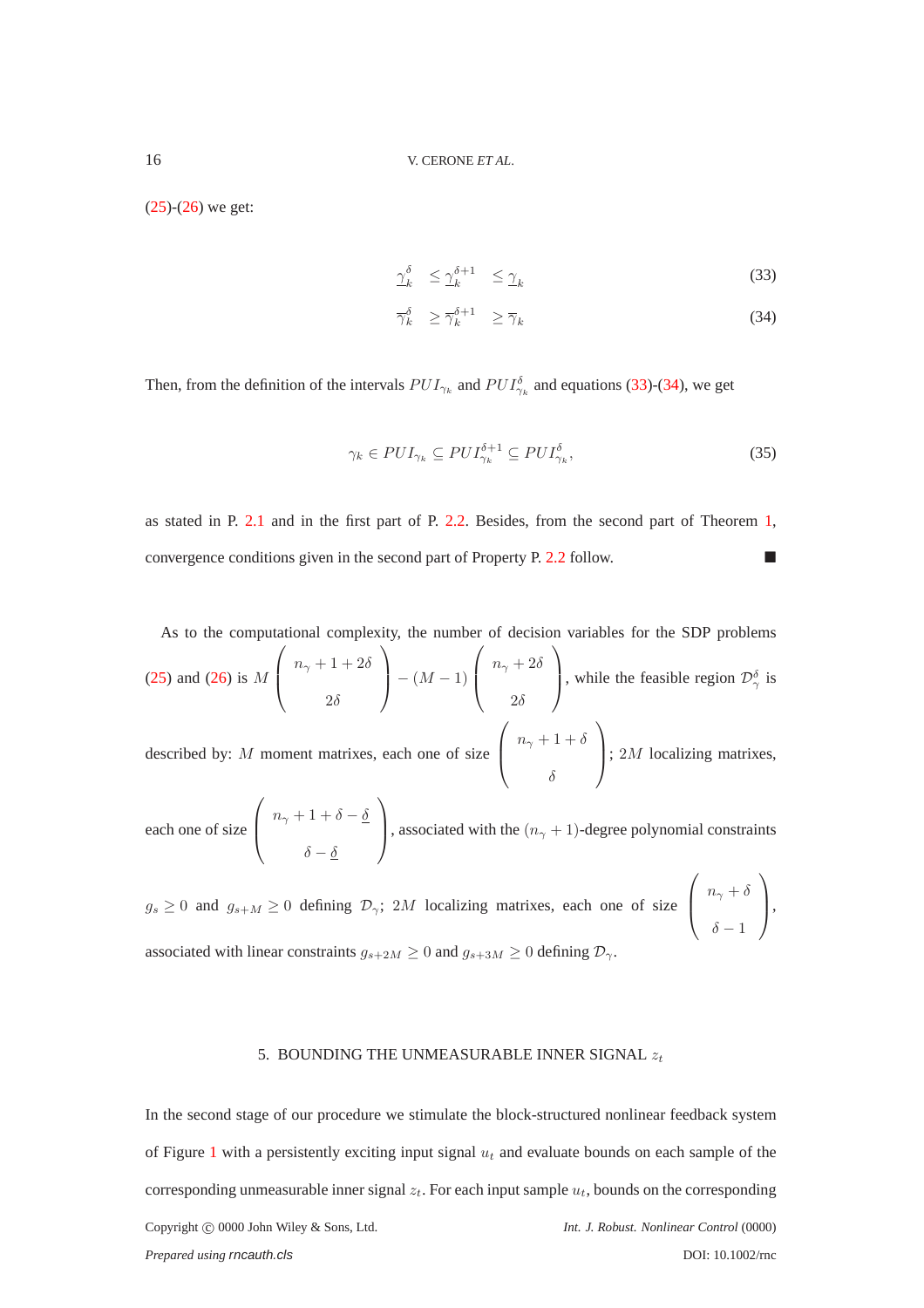inner unmeasurable signal sample  $z_t$  can be evaluated through

$$
\underline{z}_t = u_t - \overline{\nu}_t, \ \overline{z}_t = u_t - \underline{\nu}_t,\tag{36}
$$

where

<span id="page-16-0"></span>
$$
\underline{\nu}_{t} = \min_{\mathcal{D}_{\gamma\eta}^{t}} \sum_{k}^{n_{\gamma}} \gamma_{k} \left(y_{t} - \eta_{t}\right)^{k},\tag{37}
$$

and

<span id="page-16-1"></span>
$$
\overline{\nu}_t = \max_{\mathcal{D}_{\gamma\eta}^t} \sum_k^{n_\gamma} \gamma_k \left(y_t - \eta_t\right)^k. \tag{38}
$$

The feasible region  $\mathcal{D}_{\gamma\eta}^t$  for problems [\(37\)](#page-16-0) and [\(38\)](#page-16-1) is the cartesian product of the set  $\mathcal{D}_\gamma$  and the set of noise samples  $\eta_t$  satisfying the a priori hypothesis [\(12\)](#page-8-2) on the error bounds, i.e.

$$
\mathcal{D}_{\gamma\eta}^{t} = \{ (\gamma, \overline{\eta}, \eta_t) \in \mathbb{R}^{n_{\gamma} + M + 1} : (\overline{y}_s - \overline{\eta}_s) + \sum_{k=1}^{n_{\gamma}} \gamma_k (\overline{y}_s - \overline{\eta}_s)^k = \overline{u}_s, |\eta_t| \leq \Delta \eta_t; \quad |\overline{\eta}_s| \leq \Delta \overline{\eta}_s; \quad s = 1, ..., M \}.
$$
\n(39)

Since the objective function for [\(37\)](#page-16-0) and [\(38\)](#page-16-1) is polynomial and the feasible region  $\mathcal{D}_{\gamma\eta}^t$  is defined by polynomial constraints, [\(37\)](#page-16-0) and [\(38\)](#page-16-1) are semialgebraic optimization problems. Besides, like [\(17\)](#page-10-0) and [\(18\)](#page-10-0), problems [\(37\)](#page-16-0) and [\(38\)](#page-16-1) show an inherent structured sparsity. In fact, the objective function depends only on  $n_{\gamma} + 1$  variables, i.e. the unknown nonlinear block parameters  $\gamma$  and the output noise  $\eta_t$ , while the linear constraints  $|\bar{\eta}_s| \leq \Delta \bar{\eta}_s$  and  $|\eta_t| \leq \Delta \eta_t$  defining the feasible region  $\mathcal{D}_{\gamma\eta}^t$  depend only on the sample disturbances  $\overline{\eta}_s$  and  $\eta_t$ , respectively. Therefore, guaranteed bounds on the signal  $\nu_t$  (and consequently on the inner signal  $z_t$ ) can be computed through the same LMIrelaxation method used in Section [4](#page-9-0) for bounding the nonlinear block parameters. Similar results presented in Property [2](#page-14-2) hold as far as the computation of bounds on  $\nu_t$  and  $z_t$  is concerned.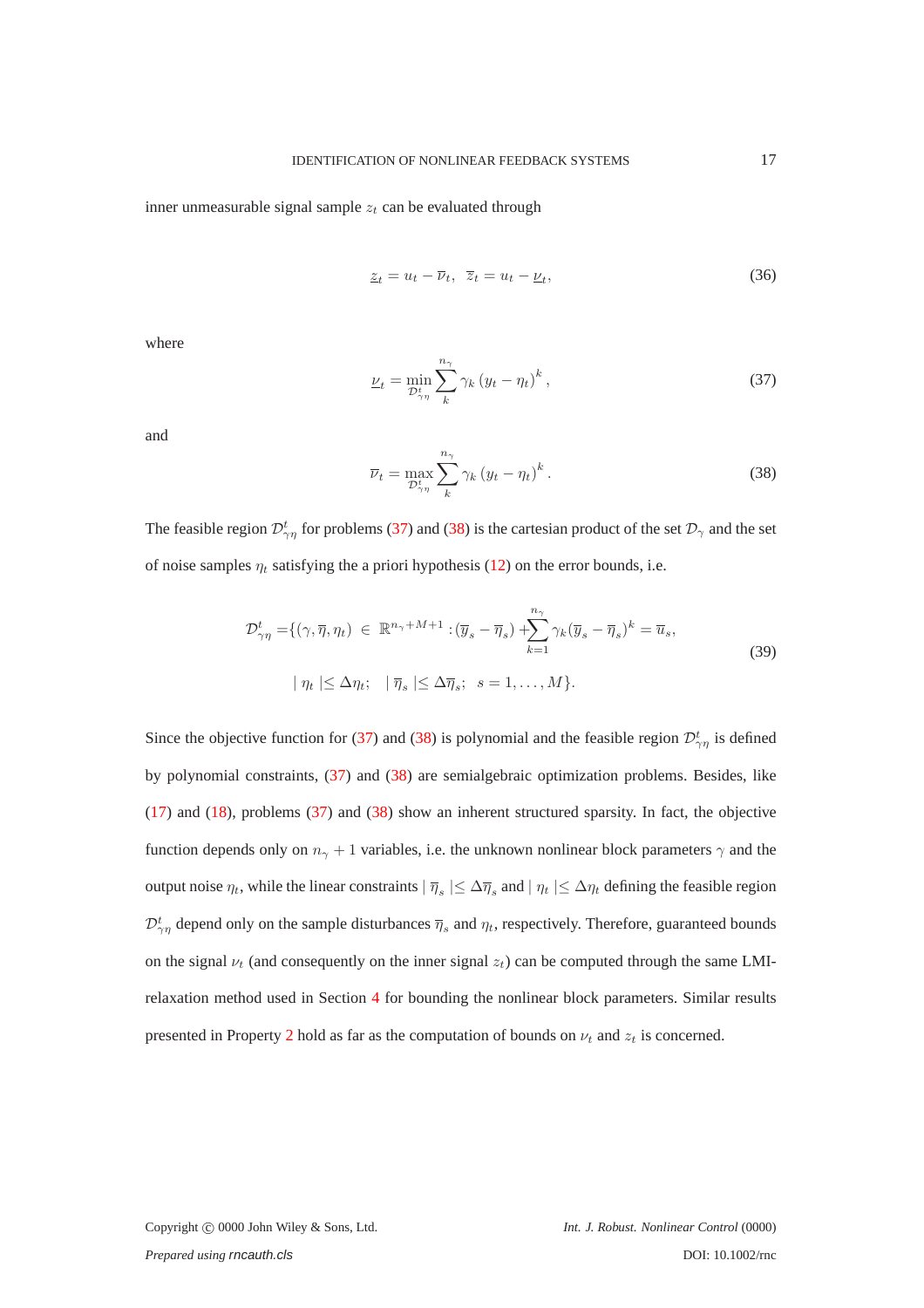

<span id="page-17-1"></span>Figure 3. Errors-in-variables setup for bounding the parameters of the linear system.

#### <span id="page-17-0"></span>6. BOUNDING THE PARAMETERS OF THE LINEAR DYNAMIC MODEL

Given bounds  $z_t$  and  $\overline{z}_t$  computed in the second stage of the procedure, a compact description of the inner unmeasurable signal  $z_t$  in terms of its central value  $z_t^c$  and its perturbation  $\delta z_t$  is given by

<span id="page-17-2"></span>
$$
z_t = z_t^c - \delta z_t,\tag{40}
$$

where

$$
z_t^c = \frac{\overline{z}_t + \underline{z}_t}{2}.\tag{41}
$$

Indeed, the perturbation  $\delta z_t$  is such that

<span id="page-17-3"></span>
$$
|\delta z_t| \le \Delta z_t,\tag{42}
$$

with

$$
\Delta z_t = \frac{\overline{z}_t - \underline{z}_t}{2}.\tag{43}
$$

Thanks to such a description of the unknown signal  $z_t$ , we can formulate the identification of the linear model in terms of the noisy output sequence  $\{y_t\}$  and the uncertain inner sequence  $\{z_t\}$  as shown in Figure [3.](#page-17-1)

Such a formulation is commonly referred to as a bounded errors-in-variables (EIV) problem, i.e. a parameter estimation in a linear-in-parameter model where both input and output measurements are corrupted by bounded noise.. As a matter of fact, by combining equations  $(7)-(11)$  $(7)-(11)$  and  $(40)$  we Copyright  $\odot$  0000 John Wiley & Sons, Ltd. *Int. J. Robust. Nonlinear Control* (0000) *Prepared using* rncauth.cls DOI: 10.1002/rnc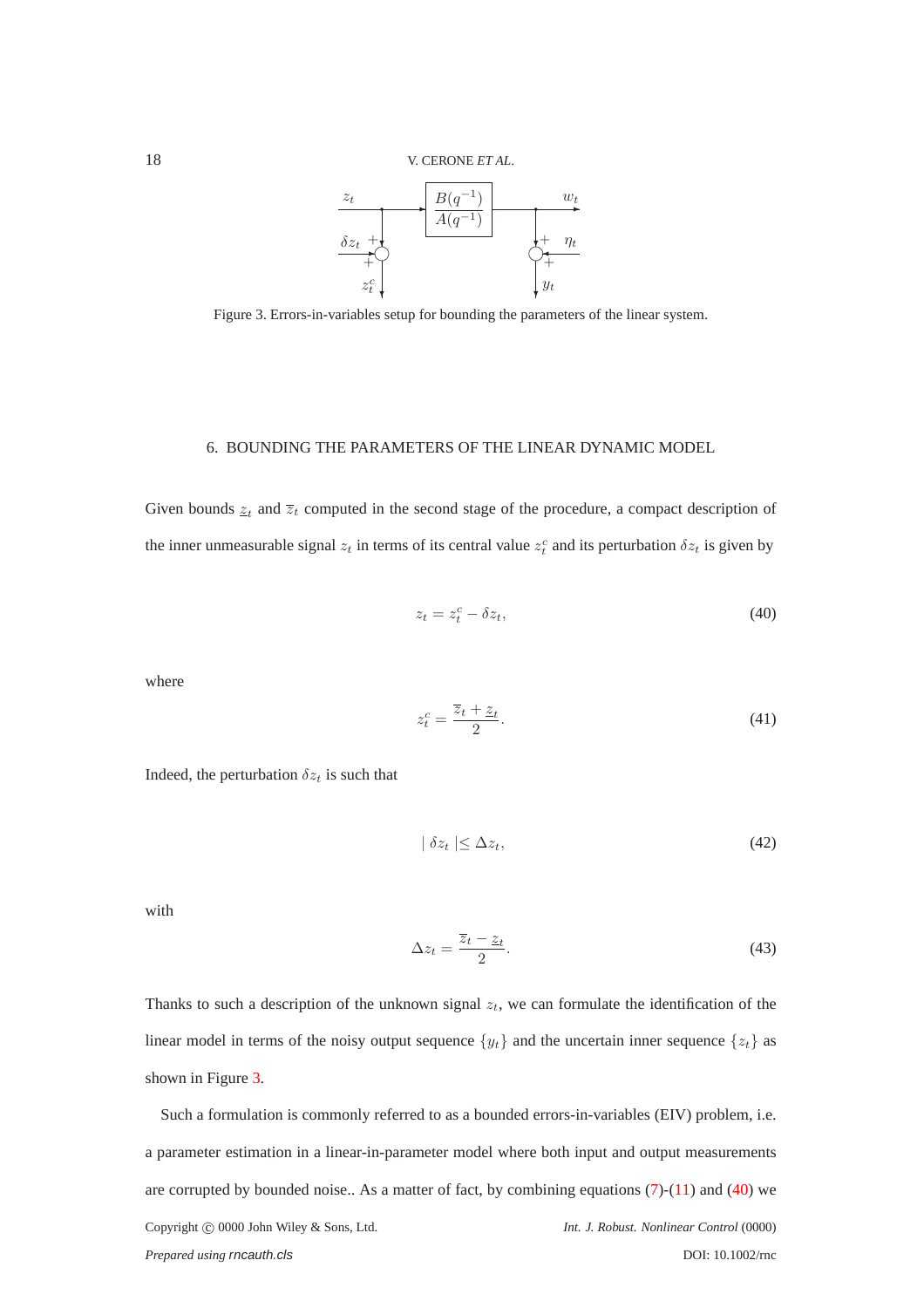get

<span id="page-18-1"></span>
$$
y_t = -\sum_{i=1}^{na} (y_{t-i} - \eta_{t-i})a_i + \sum_{j=0}^{nb} (z_{t-j}^c - \delta z_{t-j})b_j + \eta_t.
$$
 (44)

The feasible parameters set  $\mathcal{D}_{\theta}$  for the linear system is then defined by equation [\(44\)](#page-18-1) and by conditions  $(12)$ ,  $(13)$  and  $(42)$ , i.e.

$$
\mathcal{D}_{\theta} = \{(\theta, \eta) \in \mathbb{R}^{n_{\theta} + N} : y_{t} = -\sum_{i=1}^{n_{\theta}} (y_{t-i} - \eta_{t-i}) a_{i} + \sum_{j=0}^{n_{\theta}} (z_{t-j}^{c} - \delta z_{t-j}) b_{j} + \eta_{t};
$$
\n
$$
\overline{g} = 1; |\eta_{t}| \leq \Delta \eta_{t}; |\delta z_{t}| \leq \Delta z_{t}; t = 1, ..., N\},
$$
\n(45)

where N is the length of the persistently exciting input sequence  $\{u_t\}$  used in the second stage of the identification procedure. Then, bounds on the linear block parameters  $\theta_j$  can be computed for all  $j = 1, \ldots, n_\theta$  by solving the nonconvex optimization problems

<span id="page-18-2"></span>
$$
\underline{\theta}_j = \min_{\theta, \eta \in \mathcal{D}_{\theta}} \theta_j,\tag{46}
$$

$$
\overline{\theta}_j = \max_{\theta, \eta \in \mathcal{D}_{\theta}} \theta_j. \tag{47}
$$

Guaranteed uncertainty intervals  $PUI_{\theta_j} = [\underline{\theta_j}; \overline{\theta_j}]$  on the parameters  $\theta_j$  can be numerically computed by exploiting the methods described in [\[32\]](#page-23-12) and in the recent works [\[33,](#page-23-13) [34\]](#page-23-14), where efficient convex-relaxation procedures are proposed to compute bounds on the parameters of linear systems in the EIV framework when measured data are affected by bounded noise. It must be pointed out that, if the linear block  $G(q^{-1})$  is known to be stable, stability constraints on the linear system parameters  $a_1, \ldots, a_{na}$  can be imposed in the definition of the set  $\mathcal{D}_{\theta}$ , as described in [\[35\]](#page-23-15), in order to improve the accuracy in evaluating the uncertainty intervals  $PUI_{\theta_j}$ .

# 7. A SIMULATED EXAMPLE

<span id="page-18-0"></span>In this section we illustrate the discussed parameter bounding procedure through a numerical example. The system considered here is characterized by [\(8\)](#page-7-2), [\(9\)](#page-7-2) and [\(10\)](#page-8-0), with  $\gamma^T = [\gamma_1 \ \gamma_2 \ \gamma_3] =$ Copyright  $@$  0000 John Wiley & Sons, Ltd. *Int. J. Robust. Nonlinear Control* (0000) *Prepared using* rncauth.cls DOI: 10.1002/rnc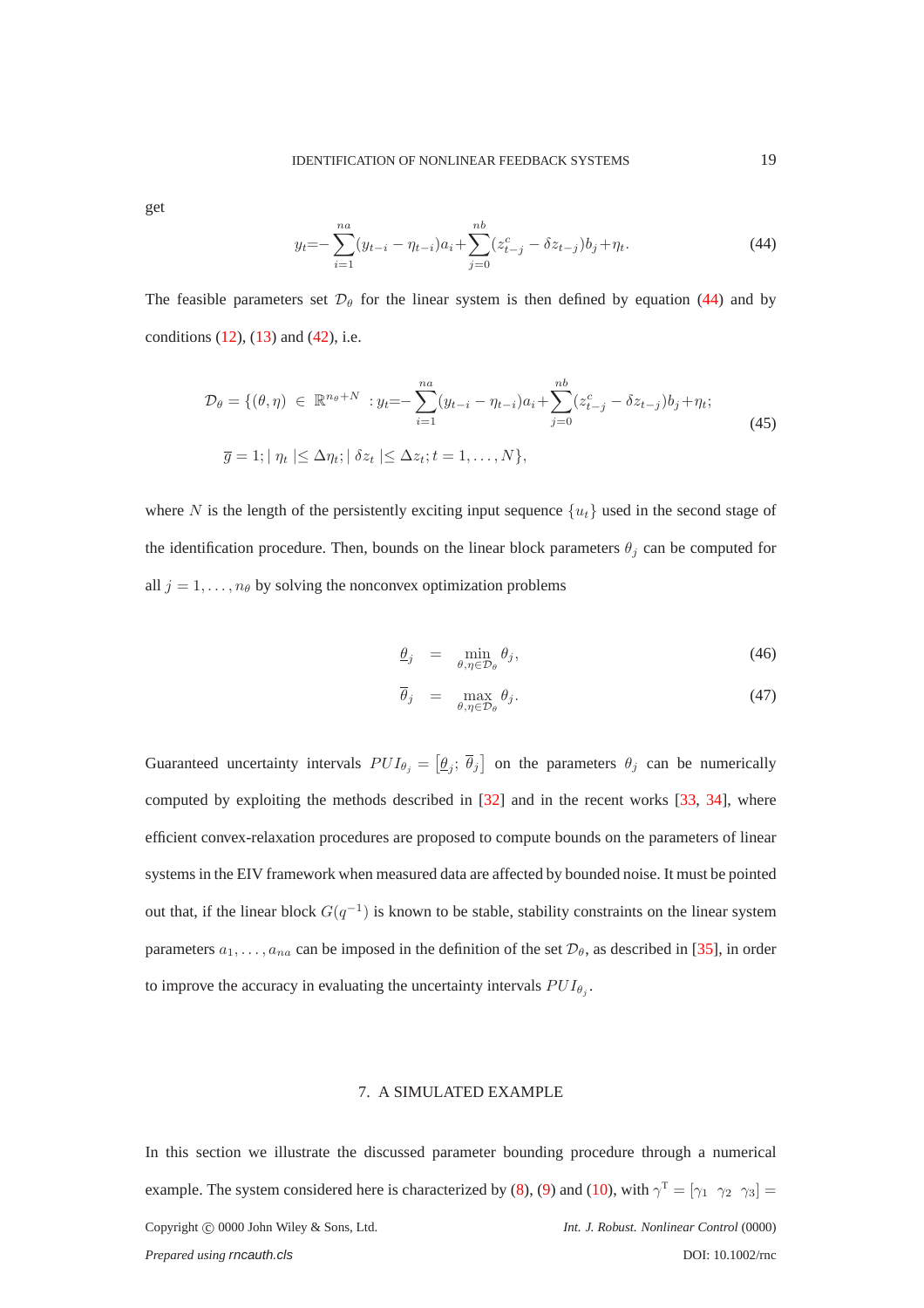[-1.1 0.8 1.1] and  $\theta^T = [a_1 \ a_2 \ b_1 \ b_2] = [-1.3114 \ 0.3679 \ 0.1713 \ -0.1148]$ . Two different simulations are performed. In the first one, a small data set is used during the identification. In particular, the length of steady-state and the transient data sequence is  $M = 30$  and  $N = 80$ , respectively. In the second simulation,  $M = 300$  and  $N = 1000$  are chosen. The steady-state input sequence  $\{\overline{u}_s\}$  belongs to the interval  $[-10, +10]$ , while the transient input sequence  $\{u_t\}$  belongs to the uniform distribution  $U[-10, +10]$ . The output noises  $\overline{\eta}_s$  and  $\eta_t$  are random variables belonging to the uniform distributions  $U[-\Delta \eta_t, +\Delta \eta_t]$  and  $U[-\Delta \overline{\eta}_s, +\Delta \overline{\eta}_s]$ , respectively. Bounds on steadystate and transient output measurement errors have the same value, i.e.,  $\Delta \eta_t = \Delta \overline{\eta}_s \triangleq \Delta \eta$ . The chosen value of  $\Delta \eta$  is such that the signal to noise ratio  $\overline{SNR}$  in the steady-state sequence, defined as

$$
\overline{SNR} = 10 \log \frac{\sum_{s=1}^{M} \overline{w}_s^2}{\sum_{s=1}^{M} \overline{\eta}_s^2},\tag{48}
$$

is 29 db in both simulations, while the signal to noise ratio  $SNR$  in the transient sequence, defined as

$$
SNR = 10 \log \frac{\sum_{t=1}^{N} w_t^2}{\sum_{t=1}^{N} \eta_t^2},\tag{49}
$$

is 27 db when  $N = 80$  and 28 db when  $N = 1000$ .

Bounds on the nonlinear block parameters  $\gamma$  are evaluated by solving [\(25\)](#page-13-0) and [\(26\)](#page-13-1) for a relaxation order  $\delta = 3$ . It is worth remarking that in the considered example, and for steady-state data sequence of length  $M = 30$ , the number of decision variables for the optimization problems [\(25\)](#page-13-0)-[\(26\)](#page-13-1) is 3,864 and the feasible region is defined by 60 moment matrixes of size 35; 60 localizing matrixes of size 5 and 30 localizing matrixes of size 15. On the other hand, if the sparsity was not taken into account in the relaxation of  $(17)$  and  $(18)$ , the number of optimization variable for the corresponding SDPrelaxed problems would be more than 3 million, while the feasible region would be described by a moment matrix of size 7, 140; 60 localizing matrixes of size 34 and 60 localizing matrixes of size 595, leading to an untractable optimization problem.

By exploiting the same LMI-relaxation approach used in the computation of the uncertainty intervals on  $\gamma$ , bounds on the inner signals  $z_t$  (for  $t = 1, \ldots, N$ ) are evaluated by relaxing problems [\(37\)](#page-16-0)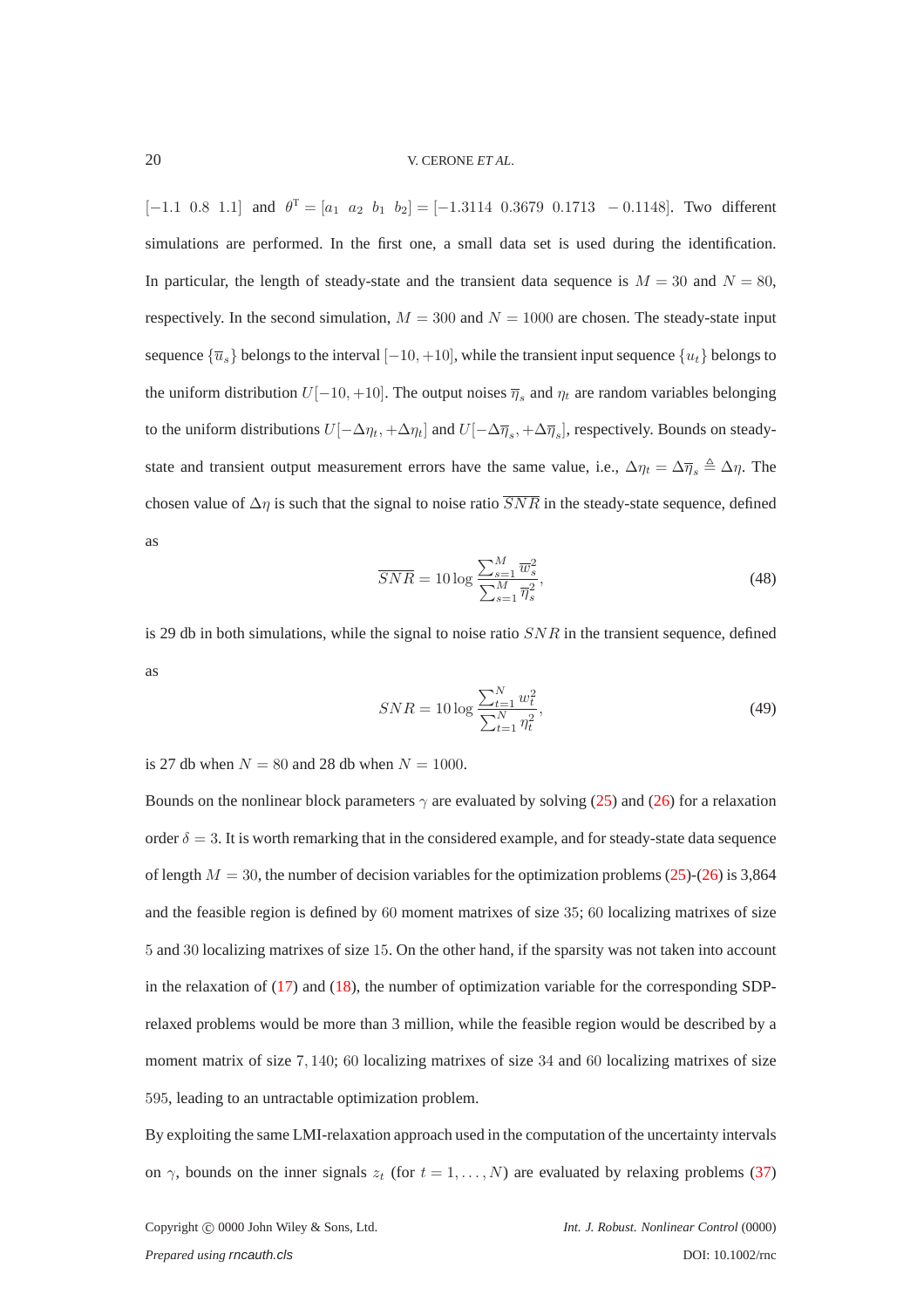and [\(38\)](#page-16-1) for an LMI-relaxation order  $\delta = 3$ . Finally, uncertainty intervals on the linear block parameters  $\theta$  are evaluated by solving the formulated error-in-variables problems [\(46\)](#page-18-2) and [\(47\)](#page-18-2) with the algorithm proposed in [\[33\]](#page-23-13) and by enforcing stability constraints on the linear system  $G(q^{-1})$  as in [\[35\]](#page-23-15). Results on the evaluation of nonlinear and the linear block parameters are reported, respectively, in Table [I](#page-20-0) and  $II$ , which show the obtained parameter bounds, the parameter uncertainties  $\Delta \gamma_k^{\delta}$  and  $\Delta \theta_j$ , together with the central estimates  $\gamma_k^{c,\delta}$  and  $\theta_j^c$ , defined as

$$
\begin{aligned} \Delta\gamma_k^\delta &= \frac{\overline{\gamma}_k^\delta - \underline{\gamma}_k^\delta}{2}, \;\; \Delta\theta_j = \frac{\overline{\theta}_j - \underline{\theta}_j}{2}, \\ \gamma_k^{c,\delta} &= \frac{\overline{\gamma}_k^\delta + \underline{\gamma}_k^\delta}{2}, \;\; \theta_j^c = \frac{\overline{\theta}_j + \underline{\theta}_j}{2}. \end{aligned}
$$

Results in Tables [I](#page-20-0) and [II](#page-21-1) show that, as expected, the true parameters values are included in the computed uncertainty intervals. Furthermore, the presented procedure provides satisfactory uncertainty intervals on both the linear and the nonlinear block parameters also when a small data set is used for the identification.

<span id="page-20-0"></span>Table I. Nonlinear block. — Parameter central estimates  $(\gamma_k^{c,\delta})$ , parameter bounds  $(\gamma_k^{\delta}, \overline{\gamma}_k^{\delta})$  and parameter uncertainty bounds  $\Delta \gamma_k^{\delta}$  for relaxation order  $\delta = 3$  for steady-state data sequence of length  $M = 30$  and  $M = 300.$ 

| M   | Parameter  | True<br>value | $\gamma_k^{\delta}$ | $\gamma_k^{c,\delta}$ | $\overline{\gamma}_k^{\delta}$ | $\Delta\gamma_k^\delta$ |
|-----|------------|---------------|---------------------|-----------------------|--------------------------------|-------------------------|
| 30  | $\gamma_1$ | $-1.1000$     | $-1.1270$           | $-0.9989$             | $-0.8708$                      | 0.1281                  |
|     | $\gamma_2$ | 0.8000        | 0.7866              | 0.8236                | 0.8606                         | 0.0370                  |
|     | $\gamma_3$ | 1.1000        | 0.9958              | 1.0642                | 1.1327                         | 0.0684                  |
| 300 | $\gamma_1$ | $-1.1000$     | $-1.1072$           | $-1.0984$             | $-1.0895$                      | 0.0088                  |
|     | $\gamma_2$ | 0.8000        | 0.7959              | 0.8012                | 0.8065                         | 0.0053                  |
|     | $\gamma_3$ | 1.1000        | 1.0957              | 1.1003                | 1.1050                         | 0.0046                  |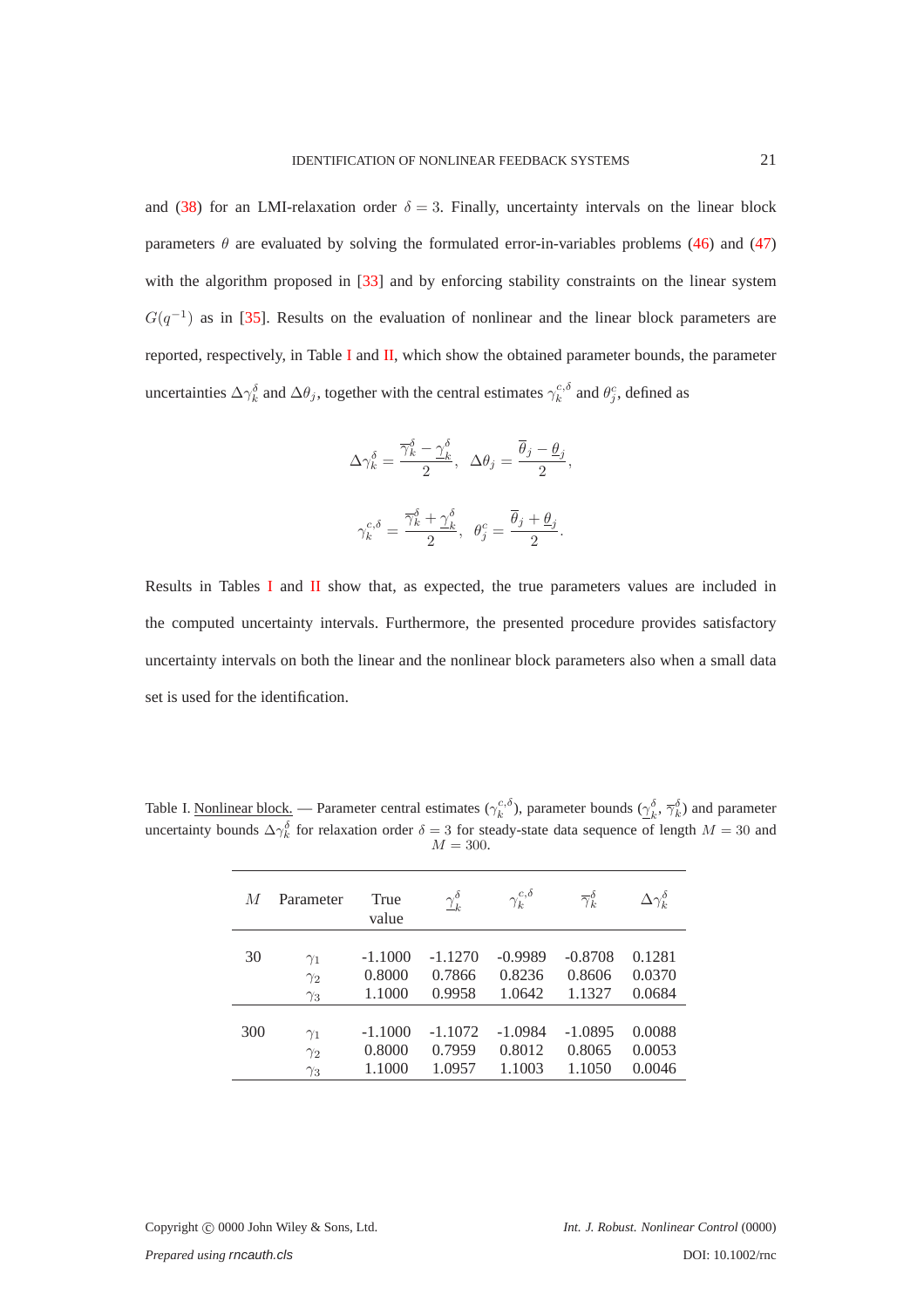| N    | Parameter  | True<br>value | $\underline{\theta}_j$ | $\theta_i^c$ | $\overline{\theta}_i$ | $\Delta\theta_i$ |
|------|------------|---------------|------------------------|--------------|-----------------------|------------------|
| 80   | $\theta_1$ | $-1.3114$     | $-1.6986$              | $-1.3414$    | $-0.9842$             | 0.3572           |
|      | $\theta_2$ | 0.3679        | 0.1014                 | 0.4000       | 0.6986                | 0.2986           |
|      | $\theta_3$ | 0.1713        | 0.1635                 | 0.1747       | 0.1860                | 0.0113           |
|      | $\theta_4$ | $-0.1148$     | $-0.1761$              | $-0.1171$    | $-0.0580$             | 0.0591           |
| 1000 | $\theta_1$ | $-1.3114$     | $-1.5340$              | $-1.3215$    | $-1.1091$             | 0.2125           |
|      | $\theta_2$ | 0.3679        | 0.1979                 | 0.3793       | 0.5606                | 0.1814           |
|      | $\theta_3$ | 0.1713        | 0.1656                 | 0.1718       | 0.1779                | 0.0062           |
|      | $\theta_4$ | $-0.1148$     | $-0.1453$              | $-0.1133$    | $-0.0813$             | 0.0320           |

<span id="page-21-1"></span>Table II. Linear block. — Parameter central estimates  $(\theta_j^c)$ , parameter bounds  $(\underline{\theta}_j, \overline{\theta}_j)$  and parameter uncertainty bounds  $\Delta\theta_j$  for transient data sequence of length  $N = 80$  and  $N = 1000$ .

#### 8. CONCLUSIONS

<span id="page-21-0"></span>A computationally tractable procedure is presented for parameter bounds computation of blockstructured nonlinear feedback systems. First, the computation of nonlinear block parameter bounds is formulated in terms of sparse polynomial optimization problems, whose approximated solutions are computed by means of LMI-relaxation techniques. The peculiar structure of the formulated optimization problems is exploited to reduce the computational complexity of the corresponding LMI-relaxed problems. The parameter uncertainty intervals computed by solving the relaxed problems are proven to contain the unknown parameters to be estimated. Besides, such parameter bounds are proven to monotonically converge to the tight ones as the relaxation order goes to infinity. Analogous results also hold for the computation of bounds on the unmeasurable inner signal. By using the inner signal bounds, the problem of bounding the linear block parameters is formulated in terms of errors-in-variables identification with bounded errors, and it is solved through the techniques available in the literature. The numerical example shows that the proposed procedure can be used in medium and large scale identification problems. Anyway, satisfactory uncertainty intervals on both the linear and nonlinear block parameters are obtained also for a small data set.

#### **REFERENCES**

Copyright c 0000 John Wiley & Sons, Ltd. *Int. J. Robust. Nonlinear Control* (0000) *Prepared using rncauth.cls* DOI: 10.1002/rnc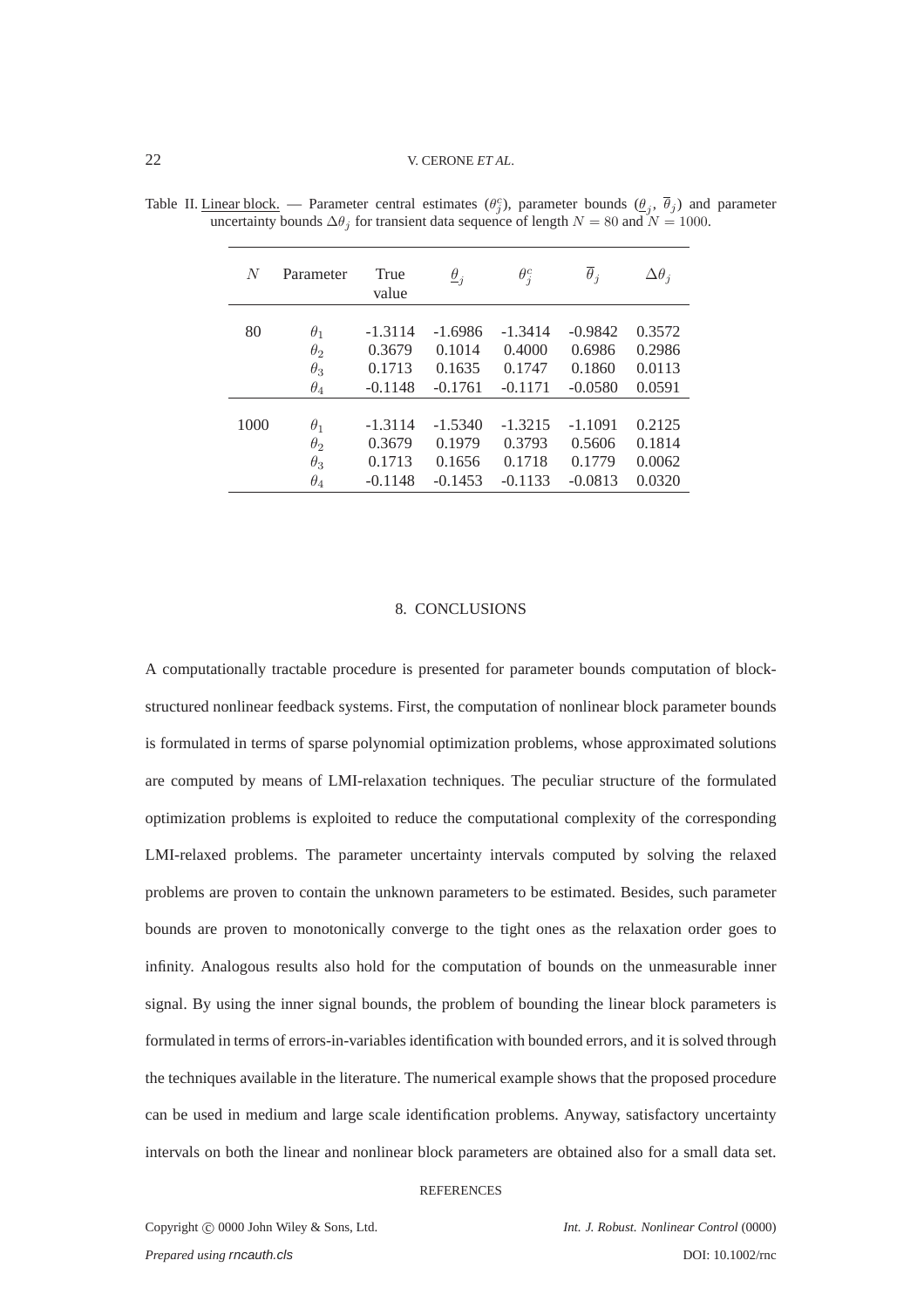- <span id="page-22-1"></span><span id="page-22-0"></span>1. Ljung L. *System Identification, Theory for the User*. Prentince Hall: Upper Saddle River, 1999.
- <span id="page-22-2"></span>2. Söderström T, Stoica P. System Identification. Prentice Hall: Upper Saddle River, 1989.
- <span id="page-22-3"></span>3. Leonaritis IJ, Billings SA. Input-output parametric models for nonlinear systems. *International Journal of Control* 1985; **41**:303–344.
- <span id="page-22-4"></span>4. Rugh W. *Nonlinear System Theory: The Volterra/Wiener Approach*. Johns Hopkins Univ. Press: Baltimore, 1981.
- <span id="page-22-5"></span>5. Sjöberg J, Zhang Q, Ljung L, Benveniste A, Delyon B, Glorennec P, Hjalmarsson H, Juditsky A. Nonlinear blackbox modeling in system identification: a unified overview. *Automatica* 1995; **31**(12):1691–1724.
- <span id="page-22-6"></span>6. Bai E, Giri F. *Block-oriented nonlinear system identification*. Lecture notes in Control and Information sciences, Springer: Berlin, 2010.
- <span id="page-22-7"></span>7. Vidyasagar M. *Nonlinear Systems Analysis*. Prentice Hall: Englewood Cliffs, NJ, 1978.
- <span id="page-22-8"></span>8. Khalil HK. *Nonlinear Systems*. Prentice Hall: Upper Saddle River, NJ, 2000.
- <span id="page-22-9"></span>9. Basso M, Materassi D, Salapaka M. Hysteresis models of dynamic mode atomic force microscopes: analysis and identification via harmonic balance. *Nonlinear Dynamics* 2008; **54**:297–306.
- <span id="page-22-10"></span>10. Schoukens J, Gommé L, Moer WV, Rolain Y. Identification of a block-structured nonlinear feedback system, applied to a microwave crystal detector. *IEEE Trans. Instrumentation and Measurement* 2008; **57**(8):1734–1740.
- <span id="page-22-11"></span>11. Ho MT, Lu JM. H<sup>∞</sup> PID controller design for Lur'e systems and its application to a ball and wheel apparatus. *Int. J. of Control* 2005; **78**(1):53–64.
- <span id="page-22-12"></span>12. Pearson RK, Pottmann M. Gray-box identification of block-oriented nonlinear models. *J. of Process Control* 2000; **10**:301–315.
- <span id="page-22-13"></span>13. Oh J, Drincic B, Bernstein DS. Nonlinear feedback models of hysteresis. *IEEE Control Systems Magazine* 2009; **29**(1):100–119.
- <span id="page-22-14"></span>14. Billings SA, Fakhouri SY. Identification of systems containing linear dynamic and static nonlinear elements. *Automatica* 1982; **18**(1):15–26.
- <span id="page-22-15"></span>15. Pelt THV, Bernstein DS. Nonlinear system identification using Hammerstein and nonlinear feedback models with piecewise linear static map. *Int. J. of Control* 2001; **74**(18):1807–1823.
- 16. Lauwers L, Schoukens J, Pintelon R, Enqvist M. A nonlinear block structure identification procedure using frequency response function measurement. *IEEE Trans. Instrumentation and Measurement* 2008; **57**(10):2257– 2264.
- <span id="page-22-17"></span><span id="page-22-16"></span>17. Hsu K, Poolla K, Vincent T. Identification of structured nonlinear systems. *IEEE Transaction on Automatic Control* 2008; **53**(11):2497–2513.
- <span id="page-22-18"></span>18. Pepona E, Paoletti S, Garulli A, Date P. Identification of piecewise affine LFR models of interconnected systems. *IEEE Transaction on Control System Technology* 2011; **19**(1):148–155.
- 19. Milanese M, Vicino A. Optimal estimation theory for dynamic sistems with set membership uncertainty: an overview. *Automatica* 1991; **27(6)**:997–1009.

Copyright c 0000 John Wiley & Sons, Ltd. *Int. J. Robust. Nonlinear Control* (0000)